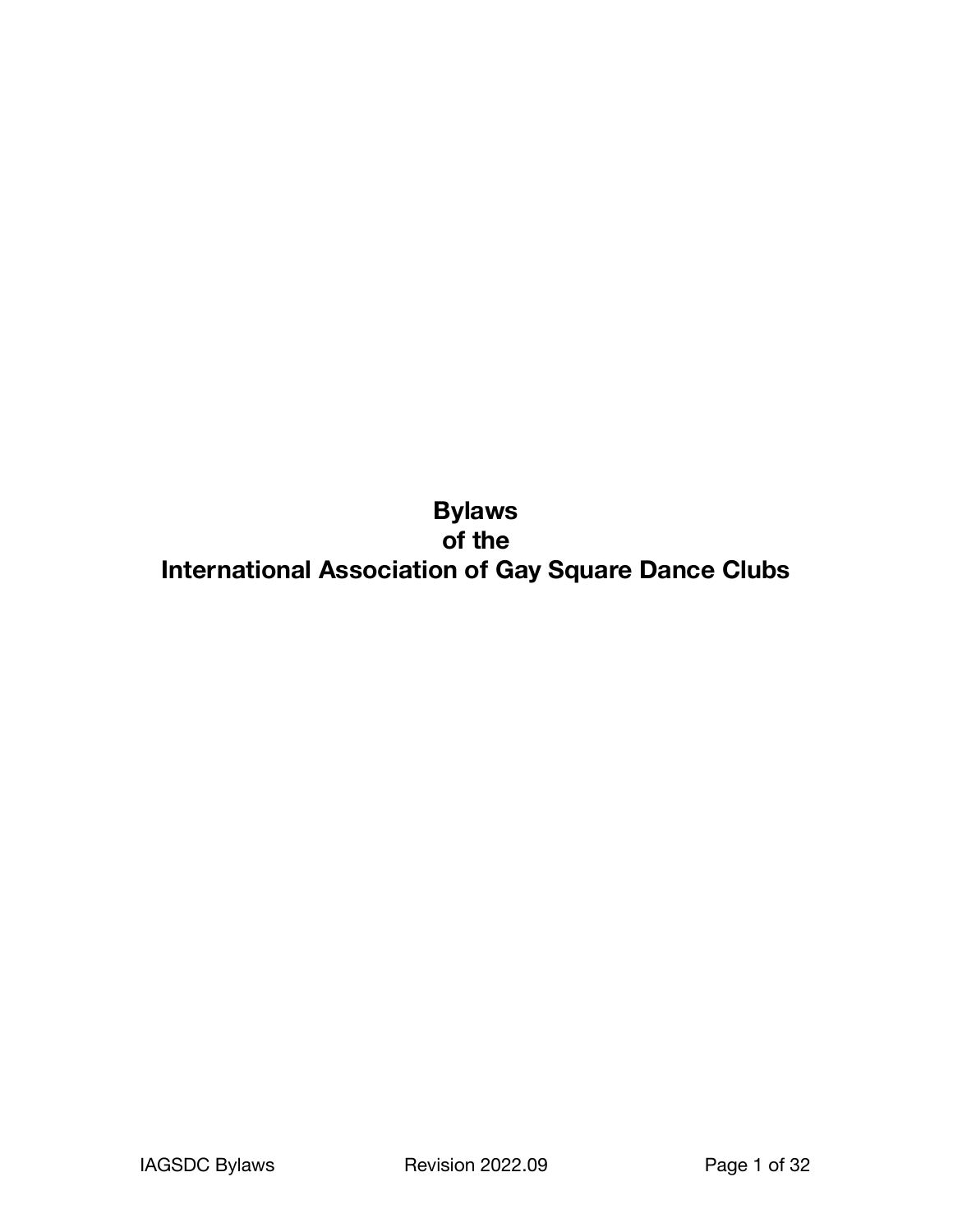# Table of Contents

| <b>Article 1 Name and Offices</b>                          | 6               |  |
|------------------------------------------------------------|-----------------|--|
| Section 1. Name                                            | 6               |  |
| Section 2. Slogan                                          | 6               |  |
| Section 3. Offices                                         | 6               |  |
| Section 4. Other Office Locations                          | 6               |  |
| <b>Article 2 Nonprofit Purposes</b>                        | 6               |  |
| Section 1. IRC Section 501(c)(4) Purposes                  | 6               |  |
| Section 2. Specific Objectives and Purposes                | $\overline{7}$  |  |
| Article 3 Membership                                       |                 |  |
| Section 1. Qualifications For Membership                   | $\overline{7}$  |  |
| Section 2. Types of Member Organizations                   | $\overline{7}$  |  |
| Section 3. Membership Application and Acceptance           | 8               |  |
| Section 4. Annual Membership Dues                          | 9               |  |
| Section 5. Loss of Good Standing                           | 9               |  |
| Section 6. Expulsion                                       | 9               |  |
| Section 7. Termination of an Organization's Membership     | 10              |  |
| Section 8. Number of Member Organizations                  | 10              |  |
| Section 9. Membership Book                                 | 10              |  |
| Section 10. Nonliability of Member Organizations           | 10              |  |
| Section 11. Nontransferability of Memberships; Dissolution | 11              |  |
| Article 4 Delegates and Delegate Body                      | 11              |  |
| Section 1. Delegates                                       | 11              |  |
| Section 2. Delegate Body                                   | 11              |  |
| Section 3. Voting                                          | 12 <sub>2</sub> |  |
| Section 4. Annual Delegates Meeting                        | 12 <sub>2</sub> |  |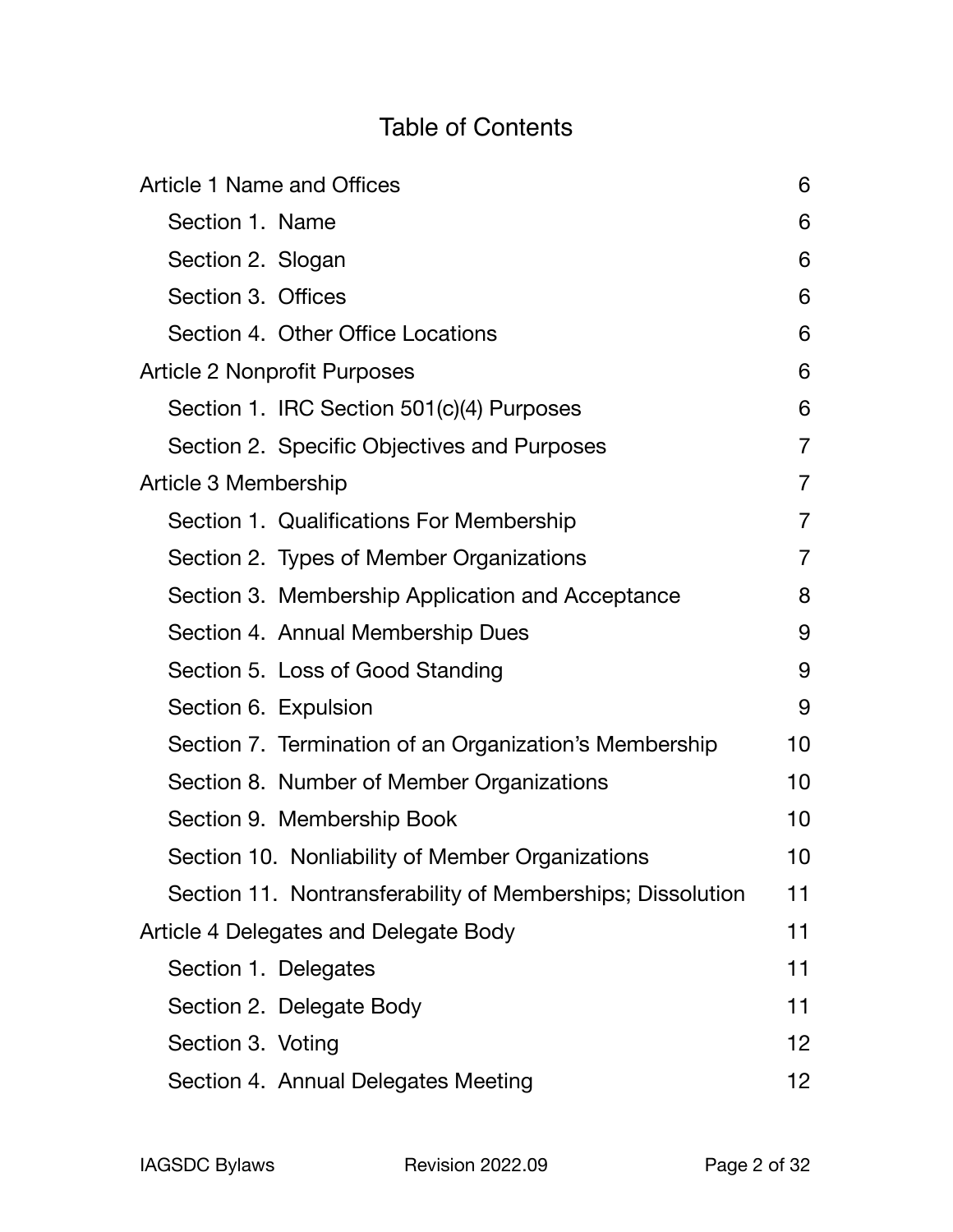|                           | Section 5. Special Meetings                                    | 12 <sub>2</sub> |
|---------------------------|----------------------------------------------------------------|-----------------|
|                           | Section 6. Notice of Meetings of Delegates                     | 12 <sub>2</sub> |
|                           | Section 7. Quorum                                              | 13              |
| <b>Article 5 Officers</b> |                                                                | 13              |
|                           | Section 1. Designation of Officers                             | 13              |
|                           | Section 2. Qualifications                                      | 13              |
|                           | Section 3. Election and Term of Office                         | 14              |
|                           | Section 4. Duties of President                                 | 14              |
|                           | Section 5. Duties of Vice President                            | 14              |
|                           | Section 6. Duties of Secretary                                 | 15              |
|                           | Section 7. Duties of Treasurer                                 | 16              |
|                           | Section 8. Duties of Club Liaison                              | 17              |
|                           | Section 9. Vacancies                                           | 17              |
|                           | Section 10. Compensation                                       | 17              |
|                           | <b>Article 6 Directors</b>                                     | 18              |
|                           | Section 1. Directors                                           | 18              |
|                           | Section 2. Powers                                              | 18              |
|                           | Section 3. Duties                                              | 18              |
|                           | Section 4. Compensation                                        | 18              |
|                           | Section 5. Meetings                                            | 19              |
|                           | Section 6. Notice of Meetings                                  | 19              |
|                           | Section 7. Quorum for Meetings                                 | 19              |
|                           | Section 8. Majority Action as Action of the Board of Directors | 19              |
|                           | Section 9. Conduct of Meetings                                 | 20              |
|                           | Section 10. Nonliability of Directors                          | 20              |
|                           | Section 11. Indemnification of Directors and Officers          | 20              |
|                           | Section 12. Insurance for Corporate Agents                     | 20              |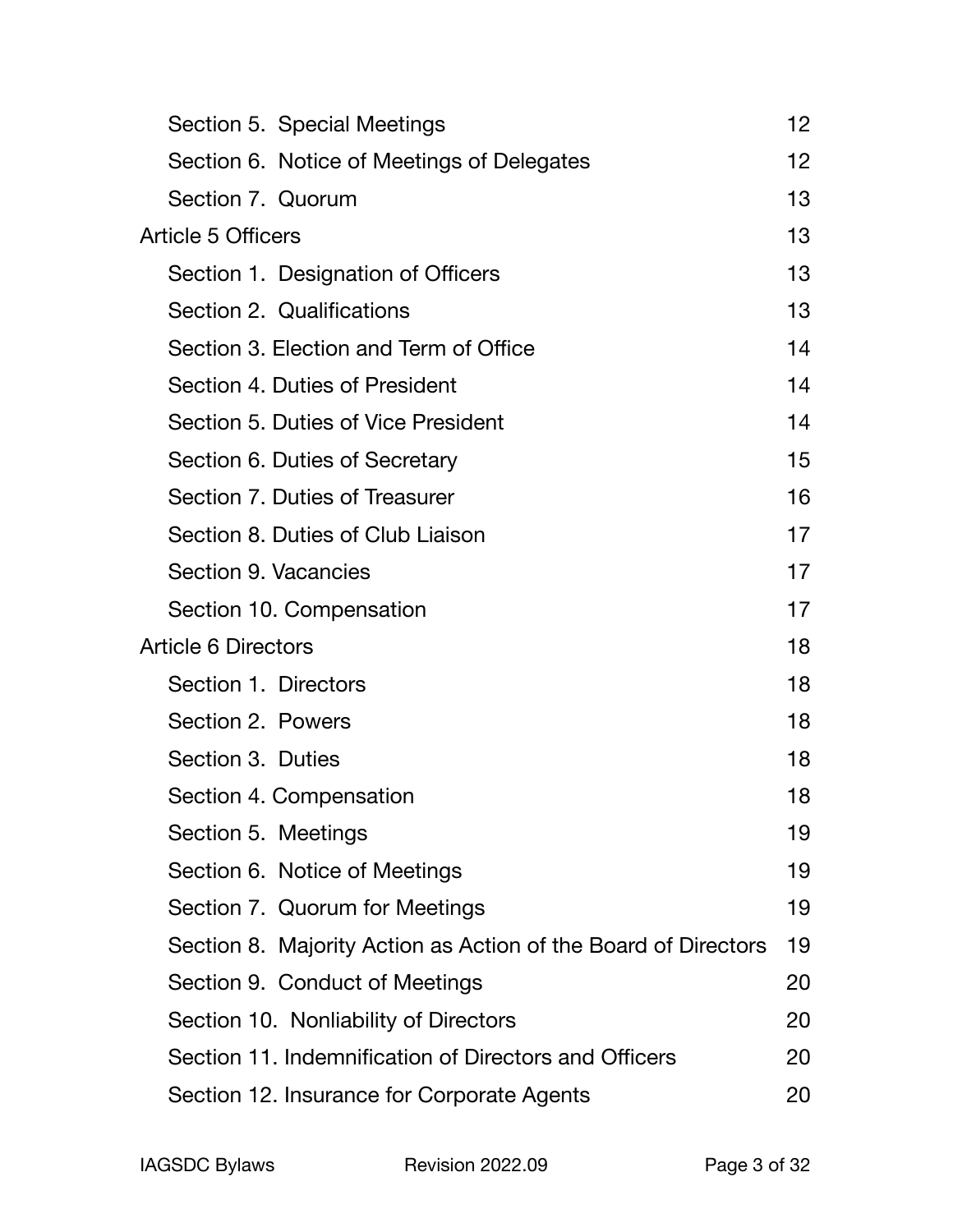| <b>Article 7 Committees</b>                                       | 20 |
|-------------------------------------------------------------------|----|
| <b>Section 1. Executive Committee</b>                             | 20 |
| Section 2. Other Committees                                       | 21 |
| Section 3. Meetings and Actions of Committees                     | 21 |
| Article 8 Execution of Instruments, Deposits, and Funds           | 21 |
| Section 1. Execution of Instruments                               | 21 |
| Section 2. Checks and Notes                                       | 22 |
| Section 3. Deposits                                               | 22 |
| Section 4. Gifts                                                  | 22 |
| Article 9 Corporate Records, Reports                              | 22 |
| Section 1. Maintenance of Corporate Records                       | 22 |
| Section 2. Officers' and Directors' Inspection Rights             | 23 |
| Section 3. Member Organizations' Inspection Rights                | 23 |
| Section 4. Right to Copy and Make Extracts                        | 23 |
| Article 10 IRC 501(c)(4) Tax Exemption Provisions and Limitations | 24 |
| Section 1. Limitations on Activities                              | 24 |
| Section 2. Prohibition Against Private Inurement                  | 24 |
| Section 3. Distribution of Assets                                 | 24 |
| Section 4. Non-Discrimination                                     | 24 |
| Article 11 Conflict of Interest                                   | 25 |
| Section 1. Purpose of Conflict of Interest Policy                 | 25 |
| Section 2. Definitions                                            | 25 |
| Section 3. Conflict of Interest Avoidance Procedures              | 26 |
| Section 4. Records of Proceedings                                 | 27 |
| <b>Article 12 Annual Convention</b>                               | 27 |
| Section 1. Purpose                                                | 27 |
| Section 2. Qualified Host                                         | 27 |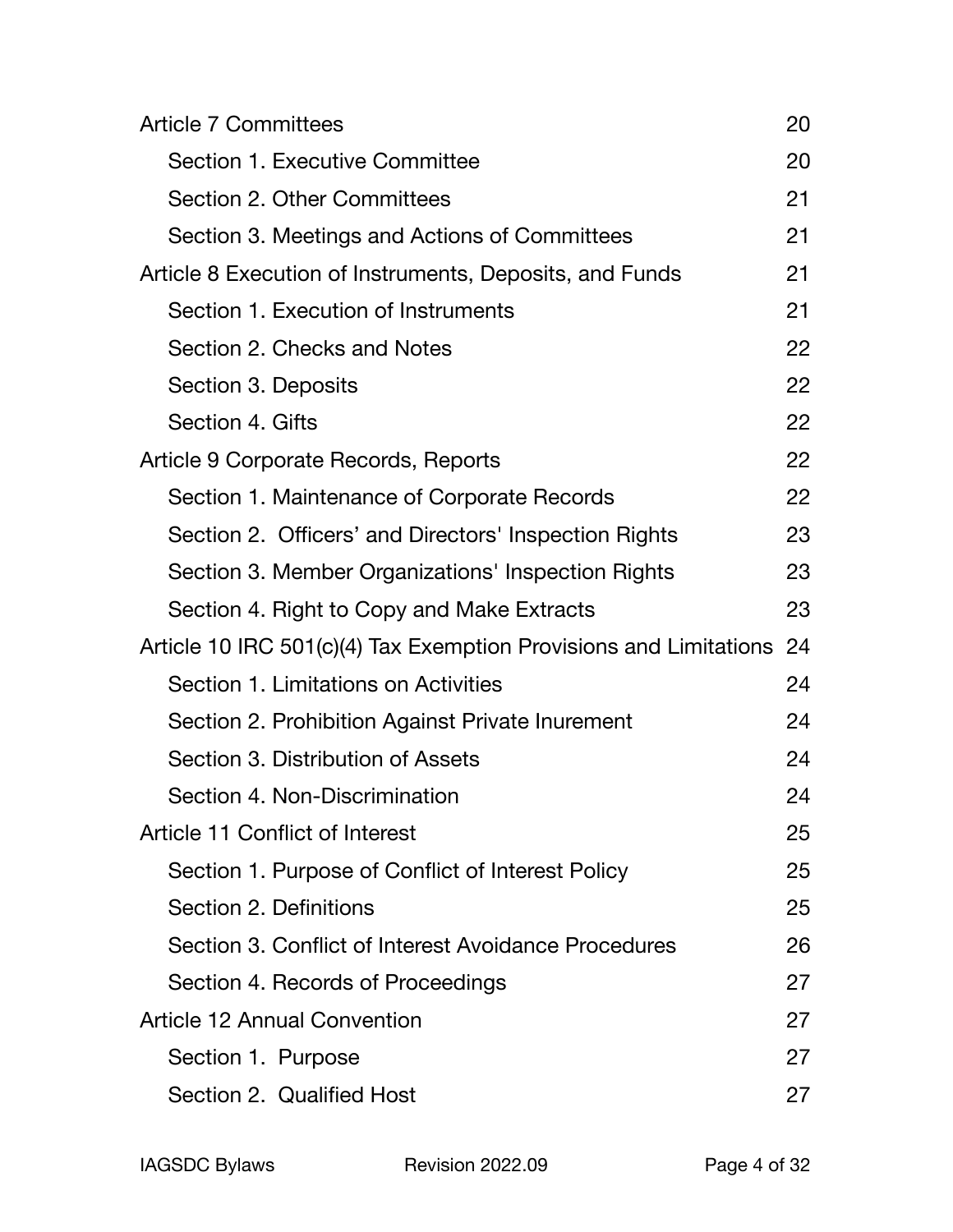| Section 3. Convention Bids        | 28 |
|-----------------------------------|----|
| Section 4. Bid Award              | 28 |
| Section 5. Bid Failure            | 30 |
| Article 13 Amendment of Bylaws    | 31 |
| Section 1. Amendment              | 31 |
| Article 14 Construction and Terms | 31 |
| ADOPTION OF BYLAWS                | 32 |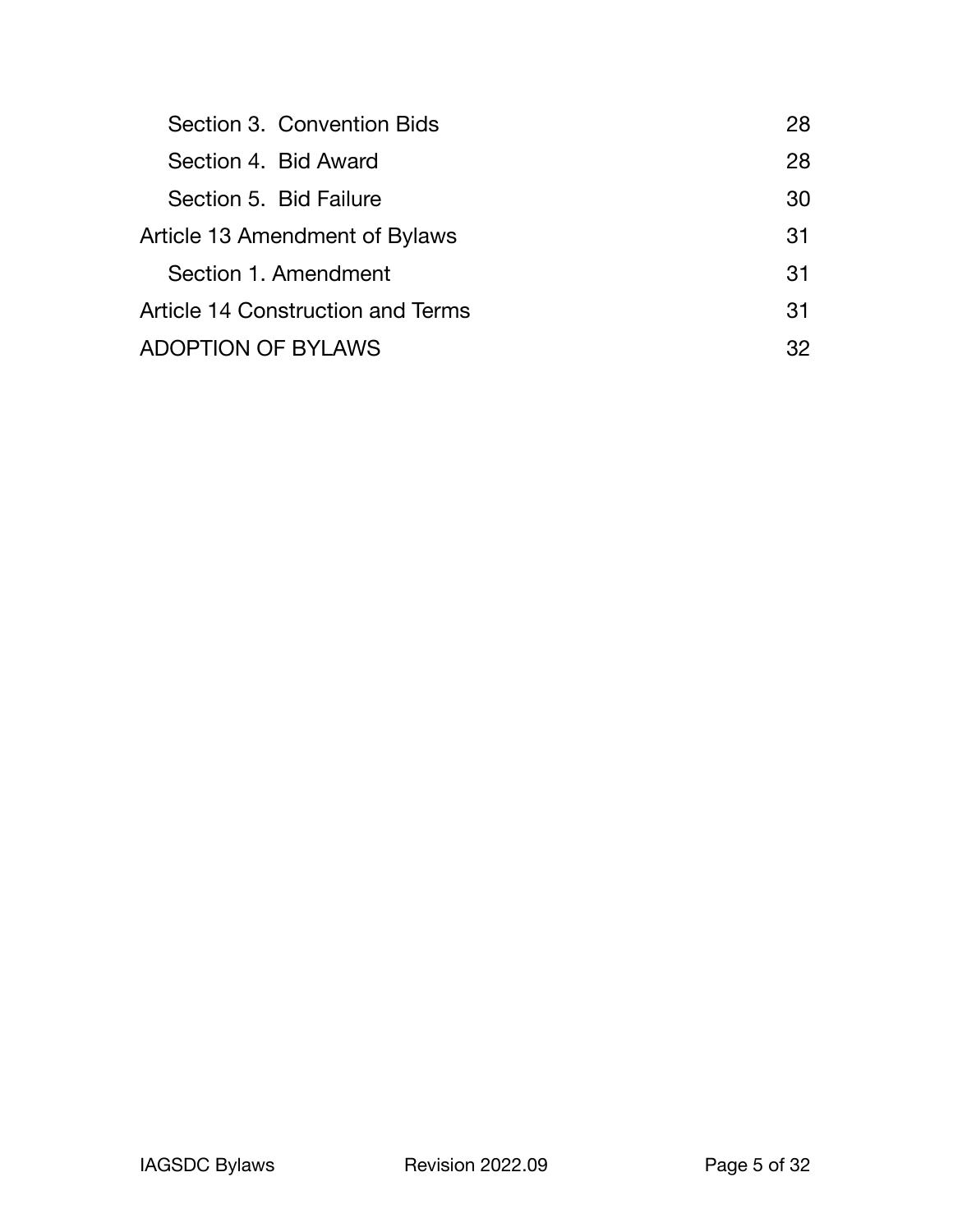# **Bylaws of the International Association of Gay Square Dance Clubs**

## <span id="page-5-0"></span>**Article 1 Name and Offices**

#### <span id="page-5-1"></span>**Section 1. Name**

The name of this corporation is the International Association of Gay Square Dance Clubs, hereinafter referred to as the "IAGSDC" or the "Corporation."

#### <span id="page-5-2"></span>**Section 2. Slogan**

The corporate slogan is "An LGBTQ\* Organization," where "LGBTQ\*" is an acronym for "Lesbian, Gay, Bisexual, Transgender, Queer, Questioning, Intersex, and their friends."

#### <span id="page-5-3"></span>**Section 3. Offices**

The principal office of this Corporation shall be situated in the State of California at such specific location as the Board of Directors shall determine from time to time.

#### <span id="page-5-4"></span>**Section 4. Other Office Locations**

The Corporation may also have offices at such other places, within or without its state of incorporation, where it is qualified to do business, as its business and activities may require, and as the Board of Directors may, from time to time, designate.

### <span id="page-5-5"></span>**Article 2 Nonprofit Purposes**

#### <span id="page-5-6"></span>**Section 1. IRC Section 501(c)(4) Purposes**

This Corporation is organized exclusively for one or more of the purposes as specified in Section 501(c)(4) of the Internal Revenue Code.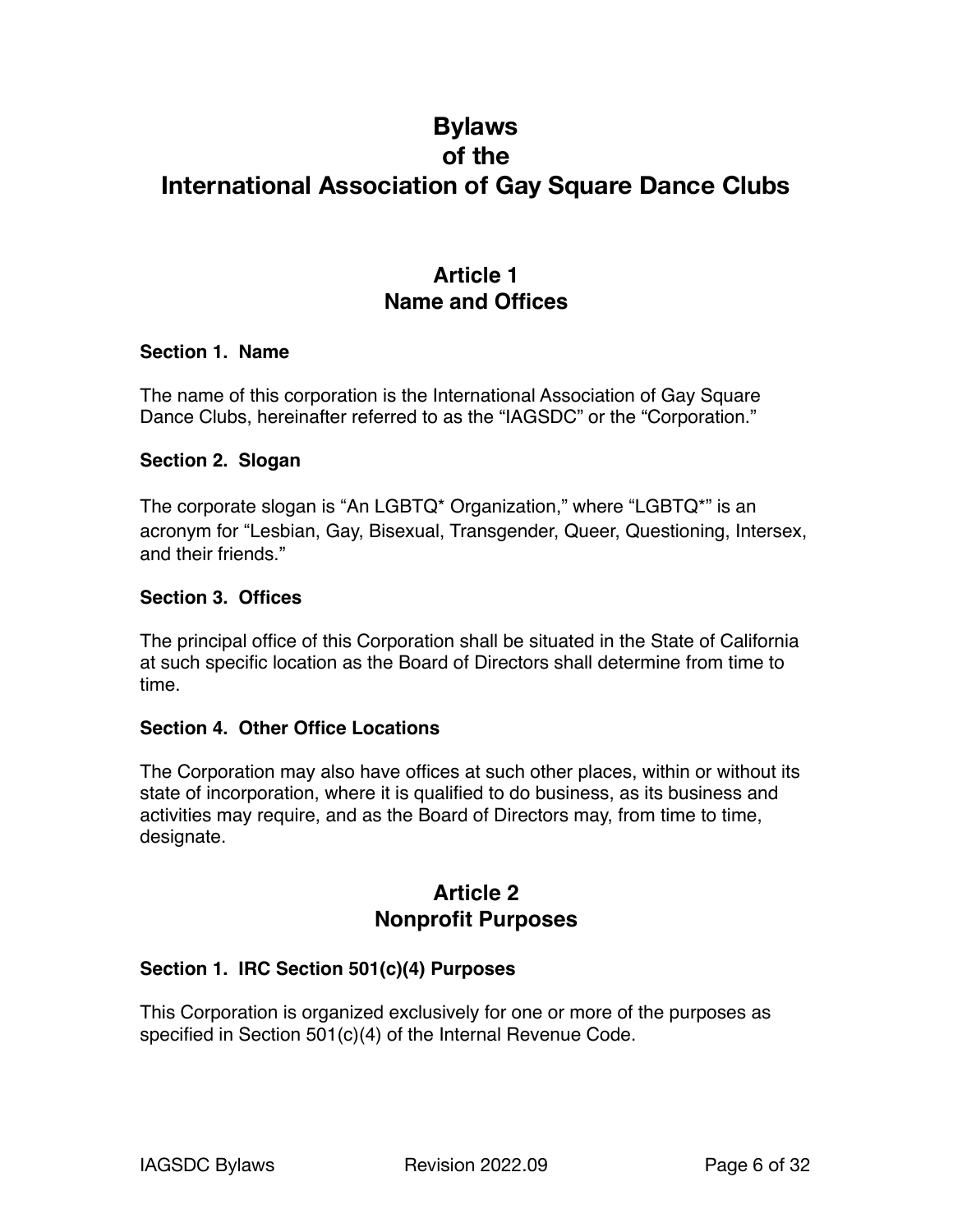#### <span id="page-6-0"></span>**Section 2. Specific Objectives and Purposes**

The specific objectives and purposes of this Corporation shall be:

- a. To promote Modern Western Square Dancing;
- b. To provide an organizing body to facilitate social interchange and dancing among its Member Organizations (as that term is defined in Article 3) and their individual members;
- c. To enhance the image of LGBTQ\* people, especially in the international square dance community; and
- d. To support and encourage the growth of its membership.

### <span id="page-6-1"></span>**Article 3 Membership**

#### <span id="page-6-2"></span>**Section 1. Qualifications For Membership**

The members of the IAGSDC, hereinafter referred to as "Member Organizations," shall consist of such organizations as meet the criteria of one of the membership types set forth in Section 2 of this Article, and have been approved for membership as specified in Section 3 of this Article.

#### <span id="page-6-3"></span>**Section 2. Types of Member Organizations**

The membership of the IAGSDC shall be divided into the following types:

a. Full Membership

Full Membership shall be granted to those organizations that meet the following criteria:

- 1) Are an LGBTQ\* inclusive square dance club;
- 2) Follow the square dance programs that have been approved by CALLERLAB;
- 3) Are non-profit or not-for-profit in structure and intent;
- 4) Exist for social, recreational, and educational purposes, and are not primarily performing groups;
- 5) Are ethically run in a non-competitive spirit;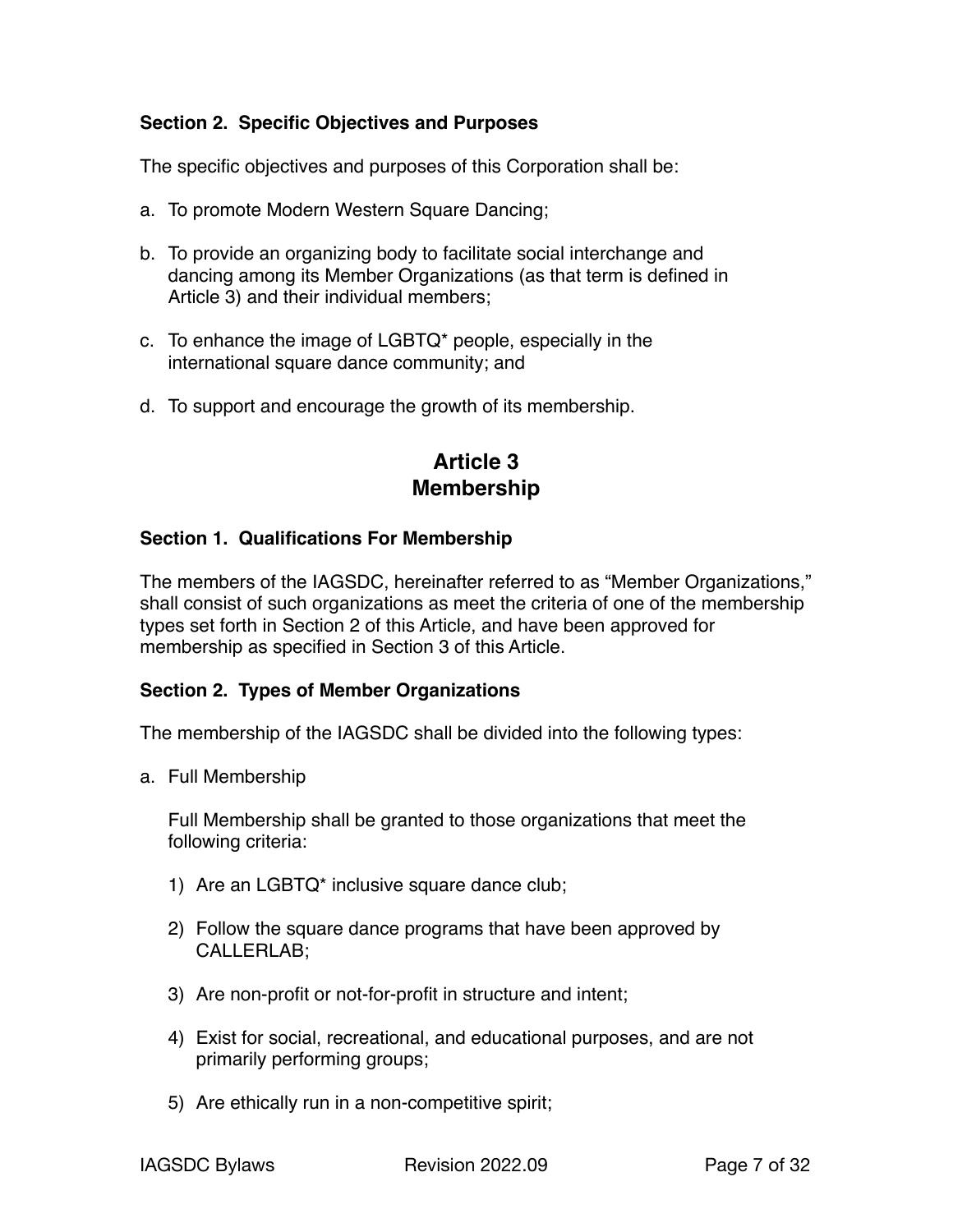- 6) Have membership open to anyone regardless of race, religion, ethnic background, age, gender, gender identity, gender expression, or sexual orientation;
- 7) Have and maintain a membership of at least 8 dancers;
- 8) Agree to subscribe to the purposes and goals of the IAGSDC; and
- 9) Agree to abide by the Bylaws of the IAGSDC as they may be amended from time to time.
- j. Associate Membership

Associate Membership shall be granted to those organizations that do not meet the requirements for Full Membership for one or more of the following reasons:

- 1) The organization is not LGBTQ\* oriented;
- 2) The organization is run primarily for profit;
- 3) The organization is primarily for performance;
- 4) The organization has fewer than eight members; and/or
- 5) The organization is an LGBTQ\* oriented, caller-run group using the CALLERLAB format.
- c. Affiliate Membership

Affiliate Membership shall be granted to those organizations that do not meet the requirements for Full or Associate Membership. Examples include convention planning organizations and rodeo associations.

#### <span id="page-7-0"></span>**Section 3. Membership Application and Acceptance**

- a. Except as described in Section 3.c of this Article, applicants for Full, Associate, or Affiliate Membership shall submit a written application together with a copy of their governing bylaws to the Board of Directors at least 60 days prior to the annual Delegates Meeting.
- b. Full, Associate, or Affiliate applicants that meet all requirements and are approved by a simple majority of the Delegate Body (as defined in Article 4, Section 2 herein) shall be granted the appropriate type of membership upon the payment of dues.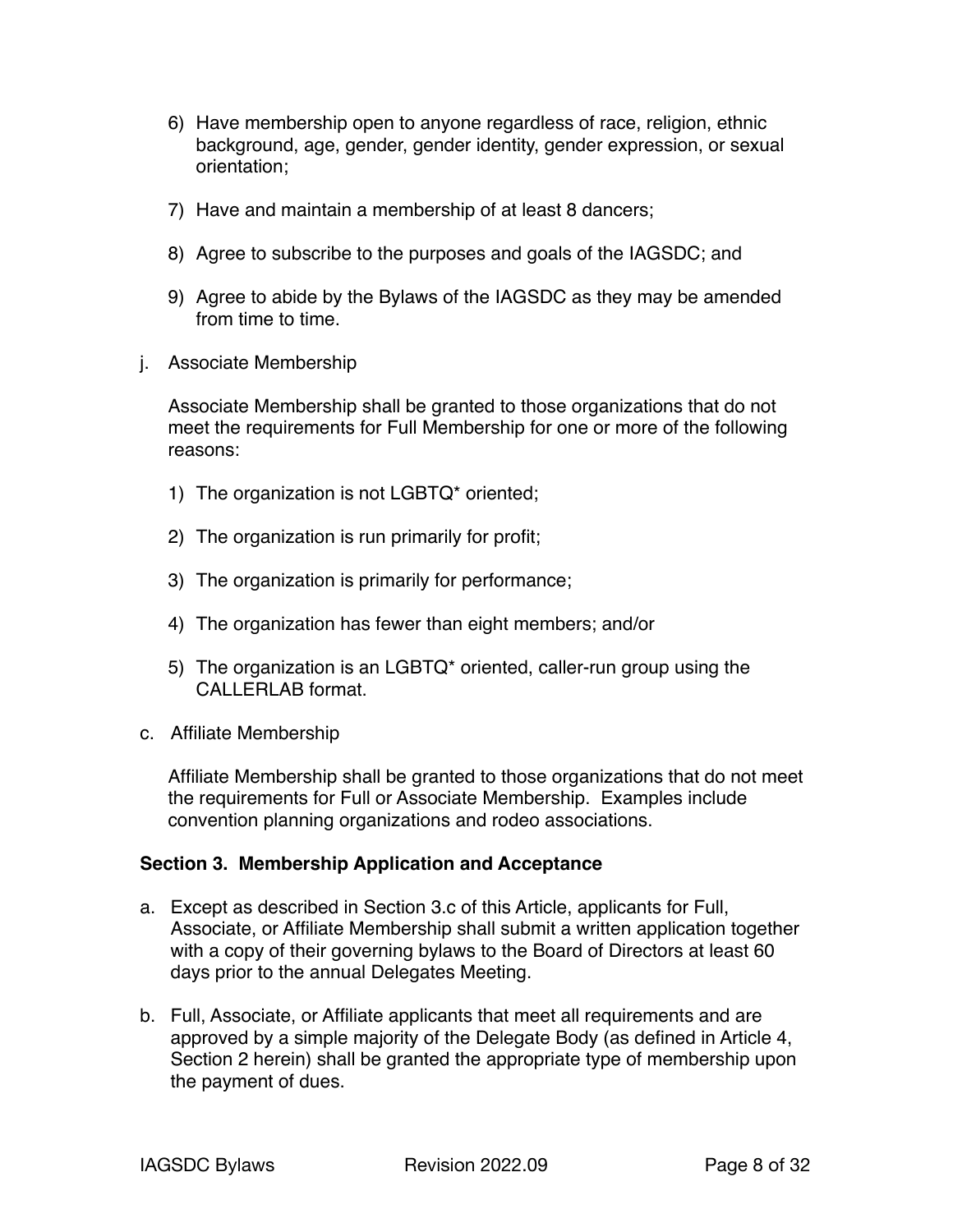c. Prospective Affiliate Members that are not yet Member Organizations and that are organized solely for the purpose of hosting a Convention as described in Article 12, Section 2.b herein, and that have submitted a winning bid for Convention, shall be deemed to have been approved for membership by the Delegate Body.

#### <span id="page-8-0"></span>**Section 4. Annual Membership Dues**

- a. Dues assessed on each Full Member and Associate Member shall be computed by multiplying the number of active members in said organization on the date dues become payable by an amount determined as described in Section 4.4.c of this Article ("per member" dues).
- b. Dues assessed on each Affiliate Member shall be a fixed amount determined as described in Section 4.4.c of this Article ("per organization" dues).
- c. Dues rates "per member" and "per organization" shall be set by the Board of Directors.
- d. Dues are due and payable on January 1 of each year. After April 15, unpaid dues shall be considered late, and a US \$25.00 late fee shall be added to the amount due. The late fee may be waived at the reasonable discretion of the Treasurer.
- d. First-year dues for new Member Organizations shall be prorated according to the number of months in their first year of membership.

#### <span id="page-8-1"></span>**Section 5. Loss of Good Standing**

All Member Organizations are required to pay their membership dues no later than the annual meeting of the Delegate Body. Any Member Organization that fails to submit such payment shall lose their status as a Member Organization in good standing.

#### <span id="page-8-2"></span>**Section 6. Expulsion**

Any Member Organization may be expelled from the IAGSDC, or any Delegate may be expelled from the Delegate Body, for just cause upon submission of a petition signed by fifteen percent (15%) of voting or non-voting Delegates and the affirmative vote of at least two-thirds (2/3) of all Delegates who can vote. Nothing in these Bylaws shall be construed as granting to any Member Organization a continued membership or expectation of membership in the IAGSDC.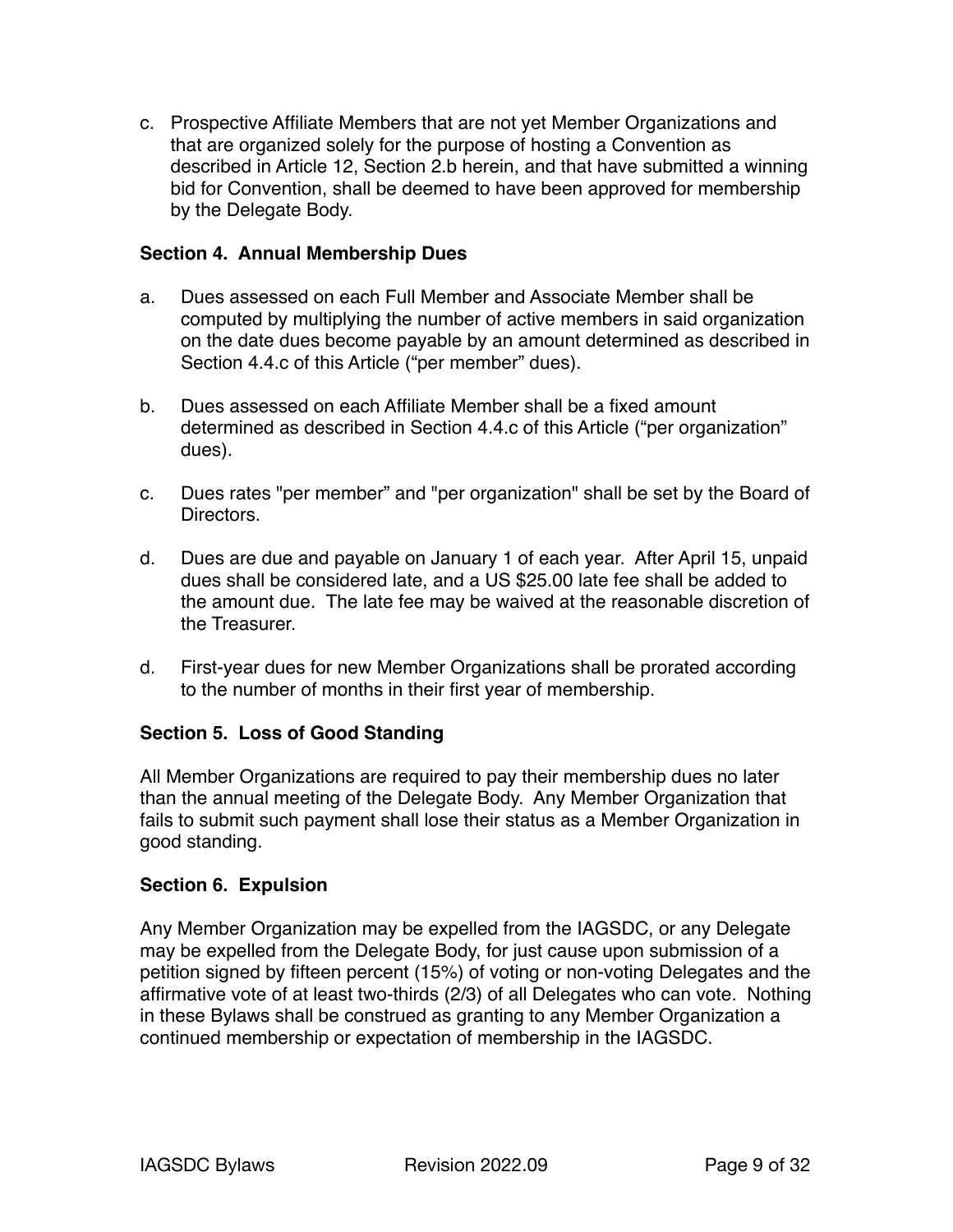#### <span id="page-9-0"></span>**Section 7. Termination of an Organization's Membership**

- a. Any organization's membership shall terminate upon the dissolution of the Member Organization; or due to resignation or expulsion.
- b. Unless otherwise determined by the Board of Directors, each Member Organization's membership shall immediately terminate if their membership dues have not been paid by October 15 of the year they were due.
- c. Member Organizations terminated as a result of expulsion may not renew their membership in the IAGSDC without obtaining the affirmative vote of at least two-thirds (2/3) of all the Delegates present at a Delegates Meeting.
- d. Member Organizations terminated as a result of non-payment of dues may reactivate their membership in the IAGSDC within two (2) years after such termination by the payment of all current and past due membership dues, including late fees if not waived.
- e. Member Organizations terminated as a result of resignation or for nonpayment of dues in excess of two (2) years may renew their membership only by re-application for membership in the IAGSDC.

#### <span id="page-9-1"></span>**Section 8. Number of Member Organizations**

There is no limit on the number of Member Organizations the Corporation may admit.

#### <span id="page-9-2"></span>**Section 9. Membership Book**

The Corporation shall keep a membership book containing the name and address of each Member Organization. Termination of the membership of any Member Organization shall be recorded in the book, together with the date of termination of such membership. Such book shall be kept at the Corporation's principal office, or may be kept in electronic form on a server or website accessible to Member Organizations and Directors.

#### <span id="page-9-3"></span>**Section 10. Nonliability of Member Organizations**

No Member Organization is, as such, liable for the debts, liabilities, or obligations of the Corporation.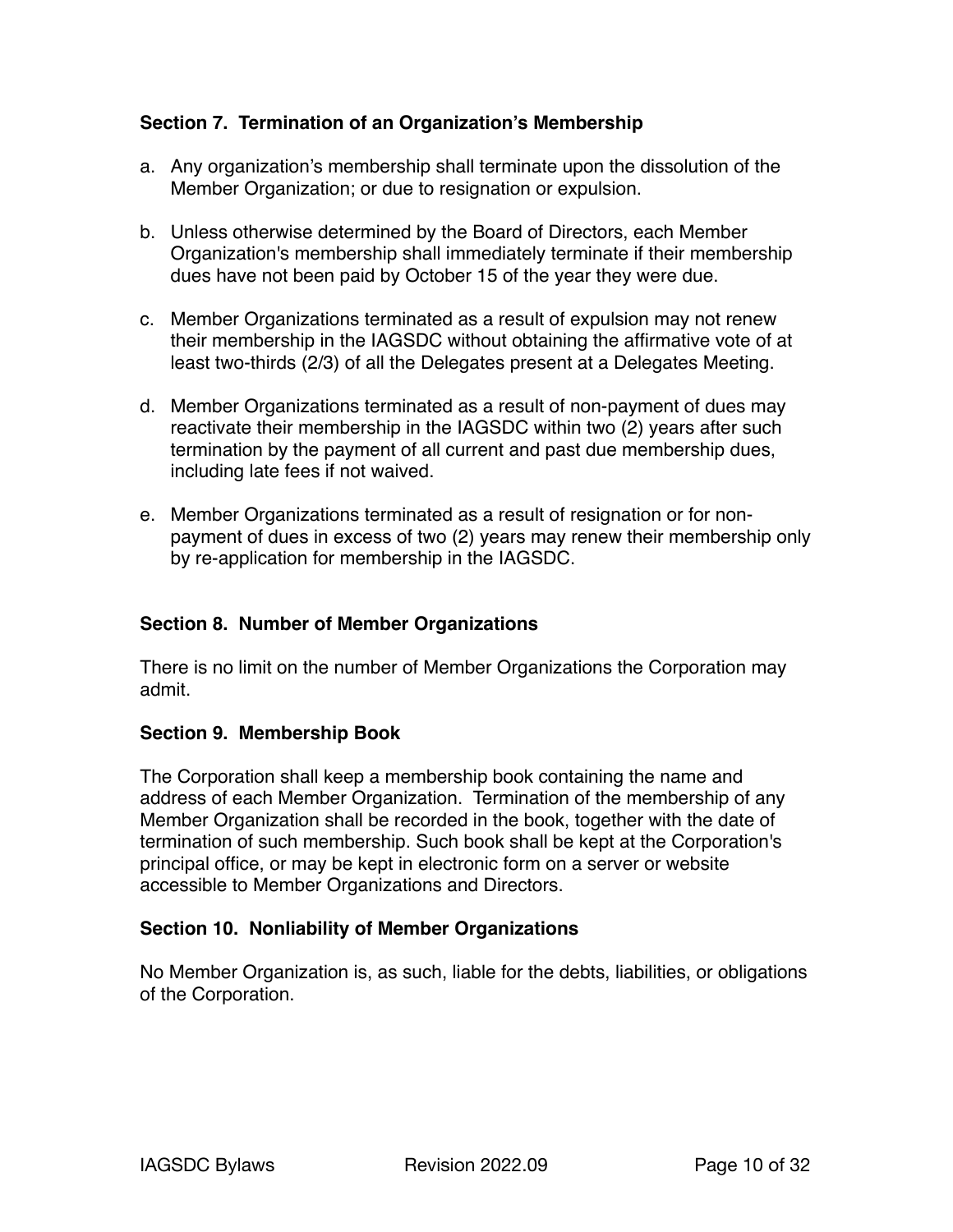#### <span id="page-10-0"></span>**Section 11. Nontransferability of Memberships; Dissolution**

No Member Organization may transfer a membership or any right arising therefrom. All rights of membership cease upon dissolution of the Member Organization.

### <span id="page-10-1"></span>**Article 4 Delegates and Delegate Body**

#### <span id="page-10-2"></span>**Section 1. Delegates**

- a. Each Full and Associate Member Organization, from its own general membership, and each Affiliate Member Organization, shall select by its own internal process a Delegate and an Alternate Delegate to serve on the Delegate Body, and shall inform the IAGSDC of its selections by updating its Delegate and Alternate Delegate information on the IAGSDC website.
- b. No Delegate or Alternate Delegate may represent more than one Member Organization.

#### <span id="page-10-3"></span>**Section 2. Delegate Body**

The "Delegate Body" is defined as the collective group comprised of a Delegate or, in their Delegate's absence, an Alternate Delegate, selected from each Member Organization; the IAGSDC Officers; and the immediate Past Chair. The Alternative Delegate from each Member Organization shall vote and speak as the representative of the Member Organization only in the absence of that Member Organization's Delegate.

The Delegate Body shall:

- a. Elect the Officers of the IAGSDC;
- b. Determine policy for the IAGSDC;
- c. Oversee the administration of these Bylaws by the Officers of the IAGSDC; and
- d. If called upon, act as an impartial arbitrator in any disputes which may arise among Member Organizations.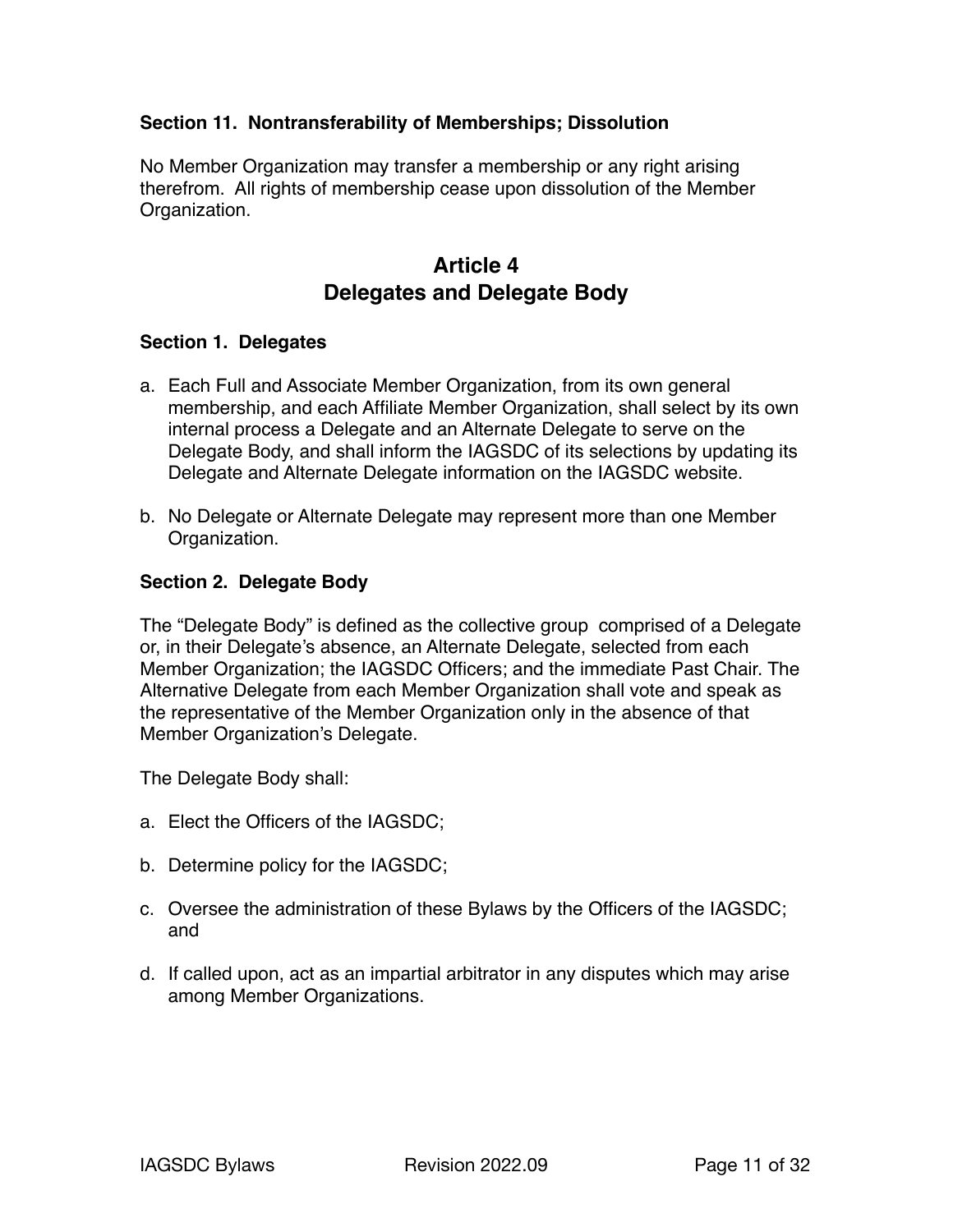#### <span id="page-11-0"></span>**Section 3. Voting**

- a. The IAGSDC Officers and Past President are non-voting members of the Delegate Body, except that the President, or in their absence the Vice President, shall cast the deciding vote in the event of a tie.
- b. The Delegate, or in their absence the Alternate Delegate, of each Member Organization in good standing, shall be entitled to cast one vote with respect to those matters submitted to the Delegate Body for action or approval. There shall not be any voting of Member Organizations by proxy. Votes may be taken by voice, by a show of hands, by written ballot, or by any reasonable electronic facsimile of the foregoing. Delegates shall have no right to cumulate their votes.

#### <span id="page-11-1"></span>**Section 4. Annual Delegates Meeting**

- a. The annual Delegates Meeting shall be held at the Annual Convention, or if the Annual Convention is not held (or not held in person) for any reason, the Board of Directors shall set an alternate time for the annual Delegates Meeting in accordance with Section 4.b of this Article.
- b. If the Delegates Meeting is not held at an Annual Convention, it shall be held by any electronic means that makes possible the real-time, simultaneous audio and video participation of all Delegates.

#### <span id="page-11-2"></span>**Section 5. Special Meetings**

- a. Special meetings of the Delegates for any purpose or purposes may be called at any time by the President, or by a majority of the Directors, or upon written petition by at least fifteen percent (15%) of the Delegates whose names are recorded on the IAGSDC website at that time.
- b. Such Special Meetings shall be held by any electronic means that makes possible the real-time, simultaneous audio and video participation of all Delegates.

#### <span id="page-11-3"></span>**Section 6. Notice of Meetings of Delegates**

- a. Notice of regular and special meetings shall be given to each Delegate and Alternate Delegate entitled to participate therein, and to the Officers of each Member Organization, either personally or by prepaid mail, or by email or other electronic means sent to the address appearing on the IAGSDC website.
- b. Such notices shall be sent not less than ten (10) and not more than sixty (60) days before each meeting, and shall specify the nature of the meeting (in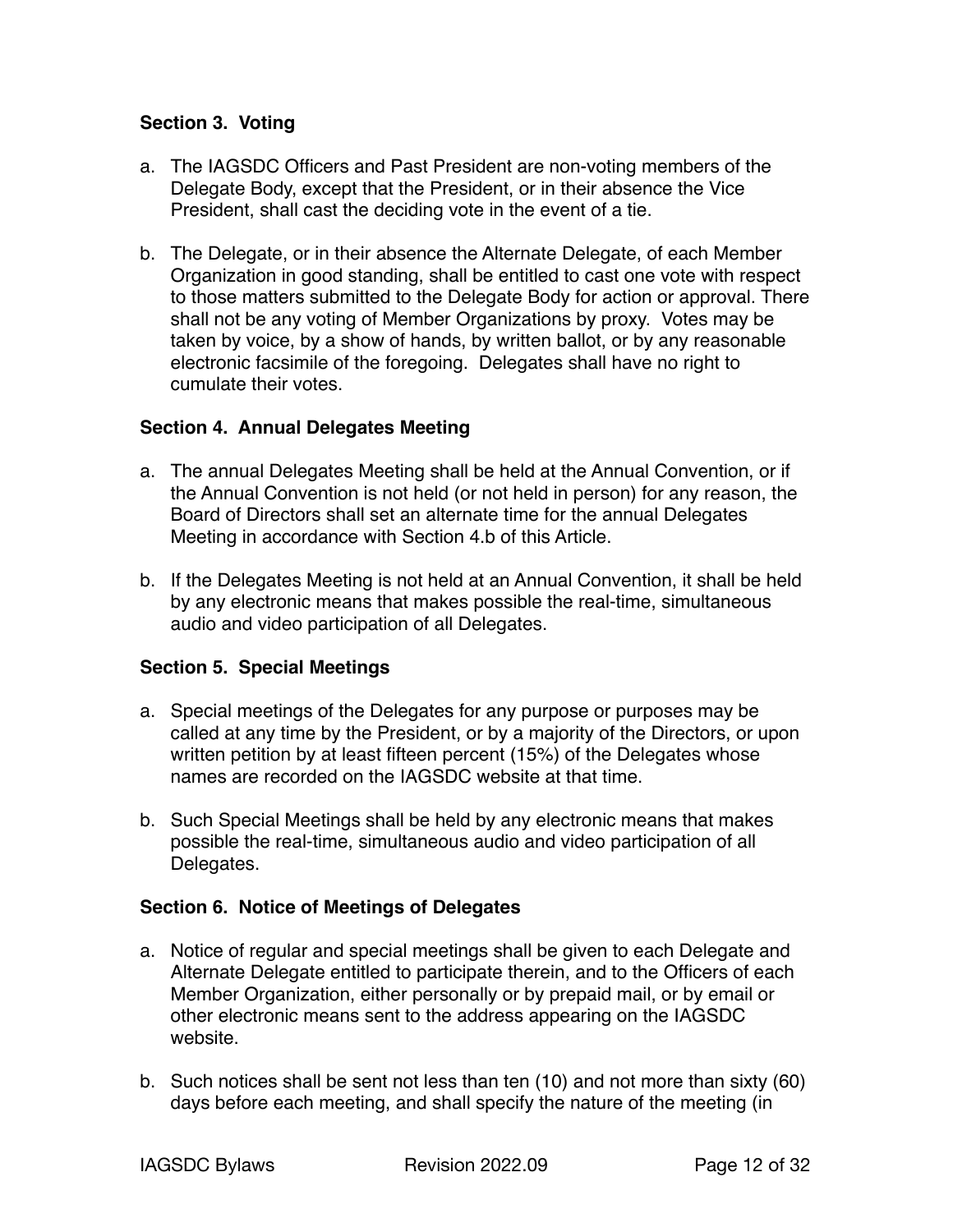person or electronic); the place, day, and hour of the meeting; and shall state the general nature of the business to be considered in such meeting.

- c. The notice of the annual meeting shall designate it as such.
- d. It shall be the responsibility of each Member Organization to insure that the name, physical address, and email address of each of their Officers, Delegates, and Alternate Delegates are current and accurate on the IAGSDC website.

#### <span id="page-12-0"></span>**Section 7. Quorum**

A quorum for a Delegates Meeting shall be the lesser of ten (10) Delegates or twenty-five percent (25%) of the total number of Delegates from all Member Organizations.

# <span id="page-12-1"></span>**Article 5 Officers**

#### <span id="page-12-2"></span>**Section 1. Designation of Officers**

- a. The Officers of the Corporation shall be:
	- 1) President
	- 2) Vice President
	- 3) Secretary
	- 4) Treasurer
	- 5) Club Liaison
- b. The President shall also serve as ex officio Chair of the Board of Directors.
- c. The Vice President shall also serve as ex officio Vice Chair of the Board of Directors.

#### <span id="page-12-3"></span>**Section 2. Qualifications**

- a. Officers shall be of the age of majority in California.
- b. Officers shall be a member in good standing of a Full Membership Organization.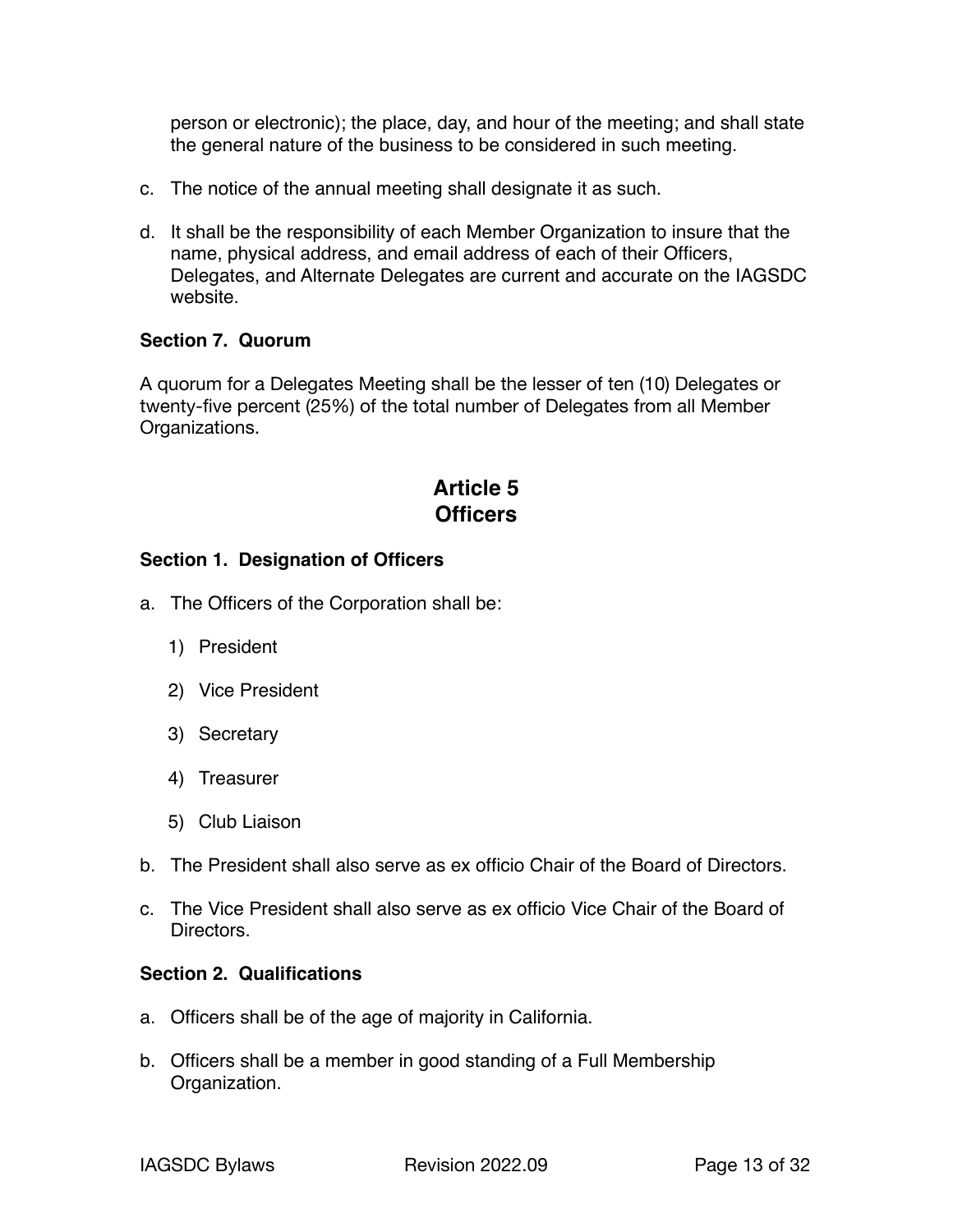#### <span id="page-13-0"></span>**Section 3. Election and Term of Office**

- a. The Officers shall be nominated by a member of the Delegate Body and elected by a simple majority of the Delegate Body present at its annual meeting.
- b. IAGSDC Officers shall serve a term defined as the time between three (3) annual meetings of the Delegate Body. Newly elected officers shall take office at the end of the annual meeting at which they are elected.
- c. Staggered Terms.
	- 1) Beginning in 1994, the President and Treasurer shall stand for election in even years.
	- 2) Beginning in 1995, the Vice President and Secretary shall stand for election in odd years.
	- 3) Beginning in 2003, the Club Liaison shall stand for election in odd years.
- d. No Officer of the IAGSDC shall also serve as a Delegate or an Alternate Delegate. Any Officer who is a Delegate or Alternate Delegate at the time of their election to IAGSDC office shall resign such position.

#### <span id="page-13-1"></span>**Section 4. Duties of President**

The President shall be the chief executive officer of the Corporation and shall, subject to the control of the Board of Directors, supervise and control the affairs of the Corporation and the activities of the Officers. The President shall perform all duties incident to their office and such other duties as may be required by law, by the articles of incorporation, or by these bylaws, or which may be prescribed from time to time by the Board of Directors. The President shall preside at all meetings of the Board of Directors and at all meetings of the Delegate Body. Except as otherwise expressly provided by law, by the articles of incorporation, or by these bylaws, the President shall, in the name of the Corporation, execute such deeds, mortgages, bonds, contracts, checks, or other instruments which may from time to time be authorized by the Board of Directors.

#### <span id="page-13-2"></span>**Section 5. Duties of Vice President**

In the absence of the President, or in the event of their inability or refusal to act, the Vice President shall perform all the duties of the President, and when so acting shall have all the powers of, and be subject to all the restrictions on, the President. The Vice President shall have other powers and perform such other duties as may be prescribed by law, by the articles of incorporation, or by these bylaws, or as may be prescribed by the Board of Directors.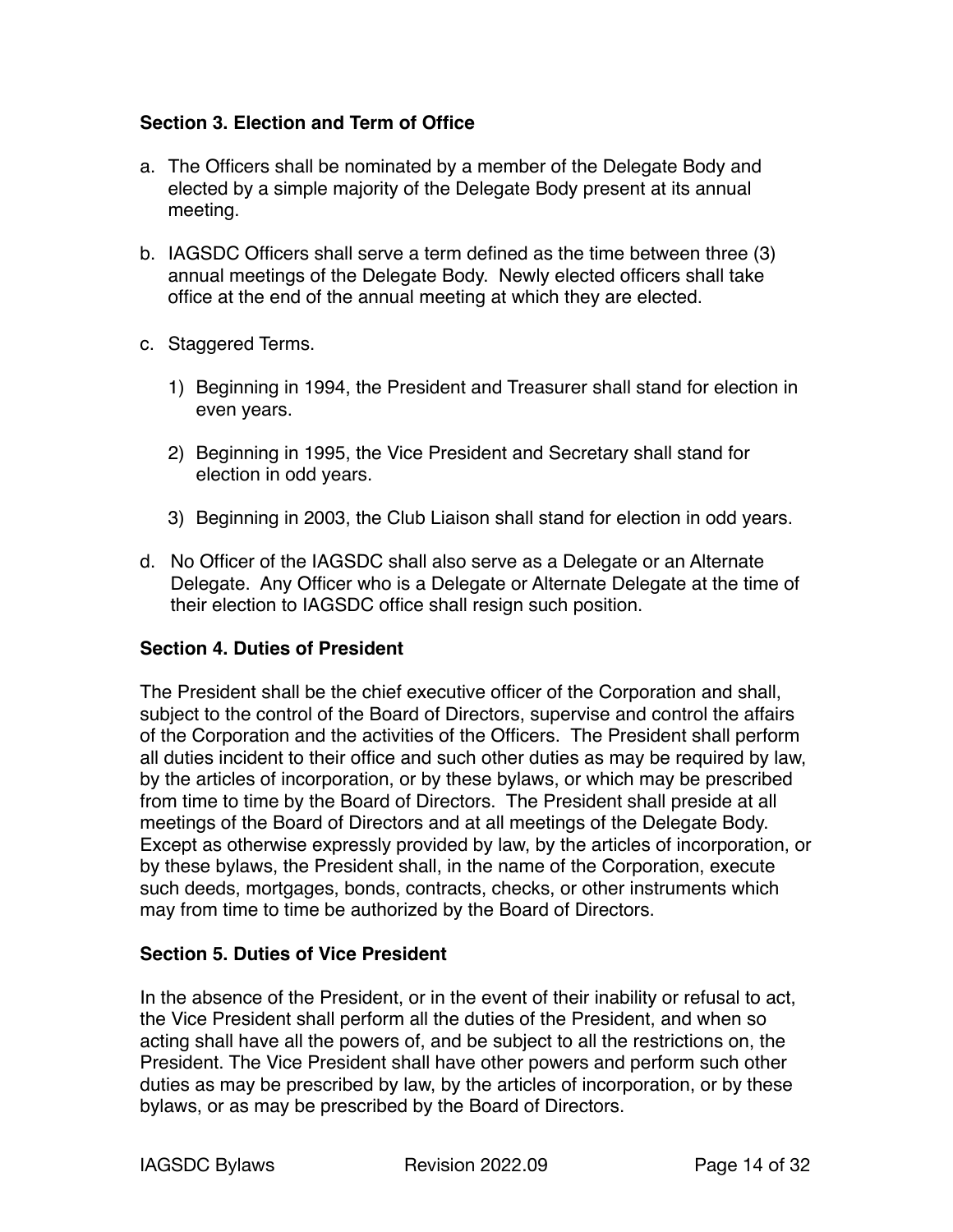#### <span id="page-14-0"></span>**Section 6. Duties of Secretary**

The Secretary shall:

- a. Certify and cause to be electronically stored on a server or website accessible by Member Organizations a copy of these bylaws as amended or otherwise altered to date.
- b. Cause to be electronically stored on a server or website accessible by Member Organizations or at such other place as the Board of Directors may determine, a book of minutes of all meetings of the Directors and the Delegate Body, and, if applicable, meetings of committees, recording therein the time and place of holding, whether regular or special, how called, how notice thereof was given, the names of those present or represented at the meeting, and the proceedings thereof.
- c. Ensure that the minutes of meetings of the Corporation, any written consents approving action taken without a meeting, and any supporting documents pertaining to meetings, minutes, and consents shall be contemporaneously recorded in the corporate records of this Corporation. "Contemporaneously" in this context means that the minutes, consents, and supporting documents shall be recorded in the records of this Corporation by the later of (1) the next meeting of the Board of Directors, committee, or Delegate Body for which the minutes, consents, or supporting documents are being recorded, or (2) sixty (60) days after the date of the meeting or written consent.
- d. See that all notices are duly given in accordance with the provisions of these bylaws or as required by law.
- e. Cause to be electronically stored on a server or website accessible by Member Organizations a membership book containing the name and address of each and any members, and, in the case where any membership has been terminated, the Secretary shall record such fact in the membership book together with the date on which such membership ceased. Member Organizations shall be responsible for keeping their address and other contact information updated.
- f. Exhibit at all reasonable times to any Director of the Corporation, or to their agent or attorney, on request therefor, the bylaws, the membership book, and the minutes of the proceedings of the Directors of the Corporation.
- g. In general, perform all duties incident to the office of Secretary and such other duties as may be required by law, by the articles of incorporation, or by these bylaws, or which may be assigned to the Secretary from time to time by the Board of Directors.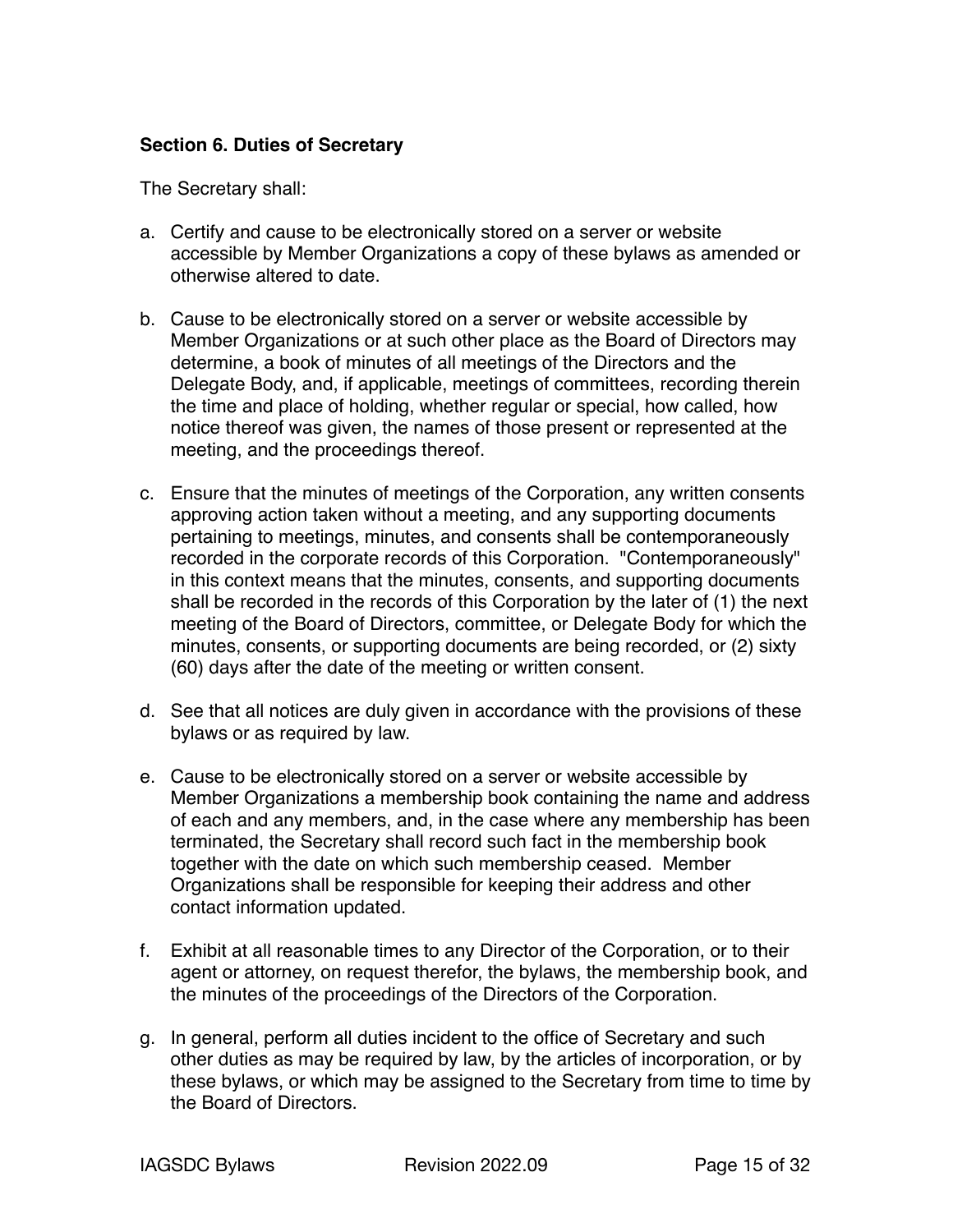#### <span id="page-15-0"></span>**Section 7. Duties of Treasurer**

The Treasurer shall:

- a. Have charge and custody of, and be responsible for, all funds and securities of the Corporation, and deposit all such funds in the name of the Corporation in such banks, trust companies, or other depositories as shall be selected by the Board of Directors.
- b. Receive, and give receipt for, monies due and payable to the Corporation from any source whatsoever.
- c. Disburse, or cause to be disbursed, the funds of the Corporation as may be directed by the Board of Directors.
- d. Keep and maintain adequate and correct accounts of the Corporation's properties and business transactions, including accounts of its assets, liabilities, receipts, disbursements, gains, and losses.
- e. Exhibit at all reasonable times the books of account and financial records to any Director of the Corporation, or to their agent or attorney, on request therefor.
- f. Render to the President and Directors, whenever requested, an account of any or all of their transactions as Treasurer and of the financial condition of the Corporation.
- g. Prepare, or cause to be prepared, and certify, or cause to be certified, the financial statements to be included in any required reports. In particular, prepare and present a financial report at the annual meeting of the Delegates.
- h. Send annual dues reminders at the time dues become payable to the address then appearing on the IAGSDC website of each Delegate, Alternate Delegate, and Officer of each Member Organization, either personally or by prepaid mail, or by email or other electronic means.
- i. In general, perform all duties incident to the office of Treasurer and such other duties as may be required by law, by the articles of incorporation of the Corporation, or by these bylaws, or which may be assigned to the Treasurer from time to time by the Board of Directors.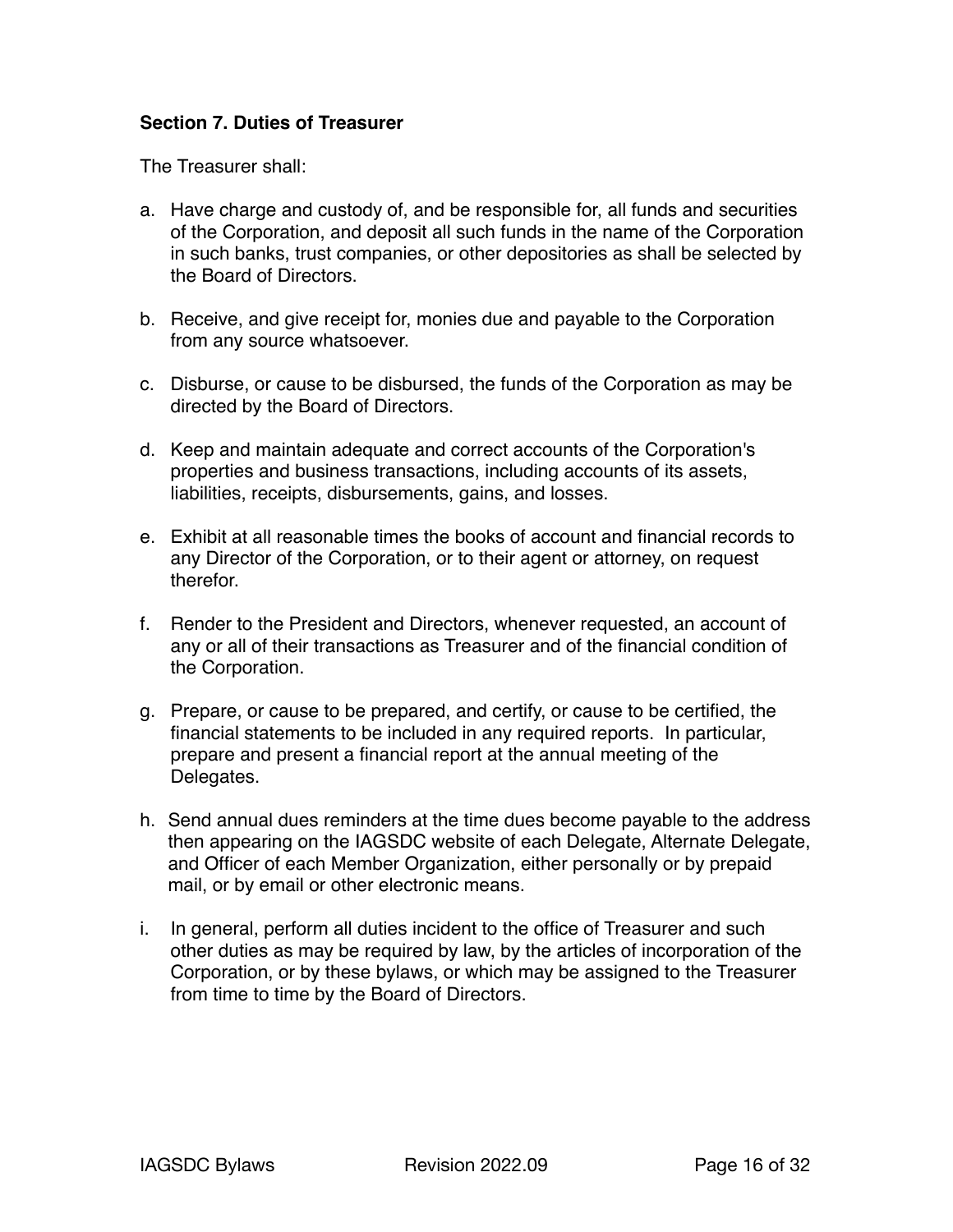#### <span id="page-16-0"></span>**Section 8. Duties of Club Liaison**

The Club Liaison shall communicate with Member Organizations throughout the year, report their findings to the Board of Directors, and shall bring Member Organization issues to the table at meetings of the Board of Directors and of the Delegates.

#### <span id="page-16-1"></span>**Section 9. Vacancies**

- a. Vacancies shall exist:
	- 1) on the death, resignation, or removal of any Officer, and
	- 2) whenever the number of authorized Officers is increased.
- b. Any Officer may resign effective upon giving written notice to the President, the Secretary, or the Board of Directors, unless the notice specifies a later time for the effectiveness of such resignation. No Officer may resign if the Corporation would then be left without a duly elected Officer or Director in charge of its affairs, except upon notice to the office of the attorney general or other appropriate agency of this state.
- c. Officers and Directors may be removed from office, with or without cause, as permitted by and in accordance with the laws of California, by a two-thirds (2/3) vote of the Delegate Body present at the meeting where the issue is raised.
- d. Unless otherwise prohibited by the articles of incorporation, these bylaws, or provisions of law, vacancies in an office and on the Board of Directors may be filled by approval of a majority of the Directors then in office. If the number of Directors then in office is less than a quorum, a vacancy in an office and on the Board of Directors may be filled by approval of a majority of the Directors then in office or by a sole remaining Director. A person elected to fill a vacancy in an office shall hold office until the next election of the Officers or until their death, resignation, or removal from office.

#### <span id="page-16-2"></span>**Section 10. Compensation**

Officers shall serve without compensation, but shall be allowed reasonable advancement or reimbursement of expenses incurred in the performance of their duties. Any payments to Officers shall be approved in advance in accordance with this Corporation's conflict of interest policy, as set forth in Article 11 of these bylaws.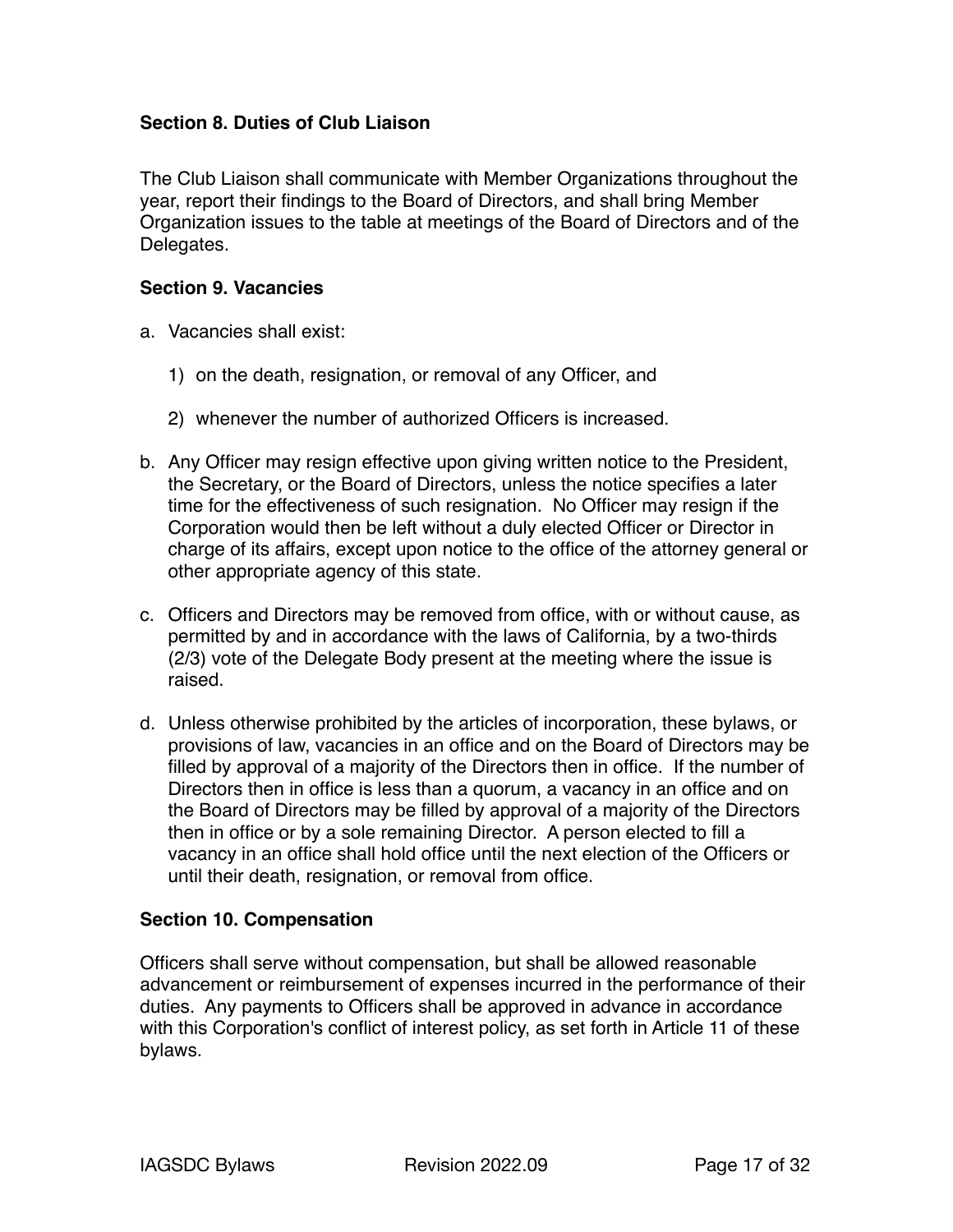# <span id="page-17-0"></span>**Article 6 Directors**

#### <span id="page-17-1"></span>**Section 1. Directors**

Each Officer of the Corporation shall also serve ex officio as a Director, and collectively said Directors shall be known as the Board of Directors.

#### <span id="page-17-2"></span>**Section 2. Powers**

Subject to the provisions of the laws of this state and any limitations in the articles of incorporation and these bylaws relating to action required or permitted to be taken or approved by the members of this Corporation, the activities and affairs of this Corporation shall be conducted and all corporate powers shall be exercised by or under the direction of the Board of Directors.

#### <span id="page-17-3"></span>**Section 3. Duties**

It shall be the duty of the Directors to:

- a. Perform any and all duties imposed on them collectively or individually by law, by the articles of incorporation, or by these bylaws;
- b. Appoint and remove, employ and discharge, and, except as otherwise provided in these bylaws, prescribe the duties and fix the compensation, if any, of all agents, and employees of the Corporation;
- c. Supervise all Officers, agents, and employees of the Corporation to assure that their duties are performed properly;
- d. Meet at such times and places as required by these bylaws;
- e. Register their addresses with the Secretary of the Corporation, and notices of meetings mailed or emailed to them at such addresses shall be valid notices thereof.

#### <span id="page-17-4"></span>**Section 4. Compensation**

Directors shall serve without compensation, but shall be allowed reasonable advancement or reimbursement of expenses incurred in the performance of their duties. Any payments to Directors shall be approved in advance in accordance with this Corporation's conflict of interest policy, as set forth in Article 11 of these bylaws.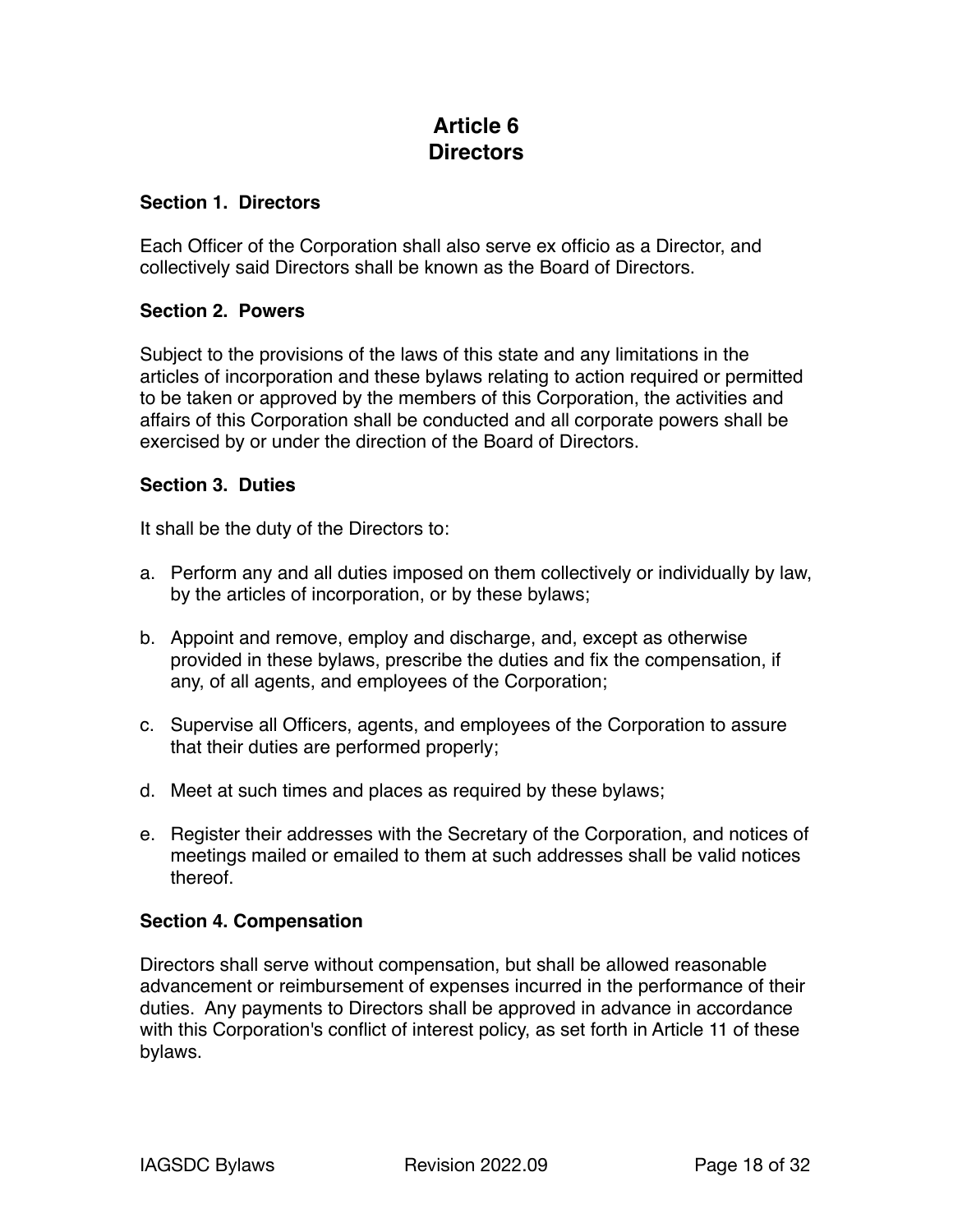#### <span id="page-18-0"></span>**Section 5. Meetings**

Meetings of the Board of Directors may be called by the President, the Vice President, the Secretary, by any two Directors, or, if different, by the persons specifically authorized under the laws of this state to call meetings of the Board of Directors. Such meetings shall be held by any electronic means that makes possible the real-time, simultaneous audio and video participation of all board members.

#### <span id="page-18-1"></span>**Section 6. Notice of Meetings**

Unless otherwise provided by the articles of incorporation, these bylaws, or provisions of law, the following provisions shall govern the giving of notice for meetings of the Board of Directors:

- a. At least one week prior notice shall be given by the Secretary of the Corporation to each Director of each special meeting of the Board of Directors. Such notice may be oral or written, may be given personally, by first class mail, by telephone or by email, and shall state the place, date, and time of the meeting and the matters proposed to be acted upon at the meeting. In the case of email notification, the Director to be contacted shall acknowledge personal receipt of the email notice by a return message or telephone call within twenty-four hours of the first transmission or the notice shall be deemed not delivered.
- b. Whenever any notice of a meeting is required to be given to any Director of this Corporation under the provisions of the articles of incorporation, these bylaws, or the law of this state, a waiver of notice in writing signed by the Director, whether before or after the time of the meeting, shall be equivalent to the giving of such notice.

#### <span id="page-18-2"></span>**Section 7. Quorum for Meetings**

A quorum shall consist of 3 of the members of the Board of Directors. Except as otherwise provided under the articles of incorporation, these bylaws, or provisions of law, no business shall be considered by the Board of Directors at any meeting at which the required quorum is not present, and the only motion which the Chair shall entertain at such meeting is a motion to adjourn.

#### <span id="page-18-3"></span>**Section 8. Majority Action as Action of the Board of Directors**

Every act or decision done or made by a majority of the Directors present at a meeting duly held at which a quorum is present is the act of the Board of Directors, unless the articles of incorporation, these bylaws, or provisions of law require a greater percentage or different voting rules for approval of a matter by the Board of Directors.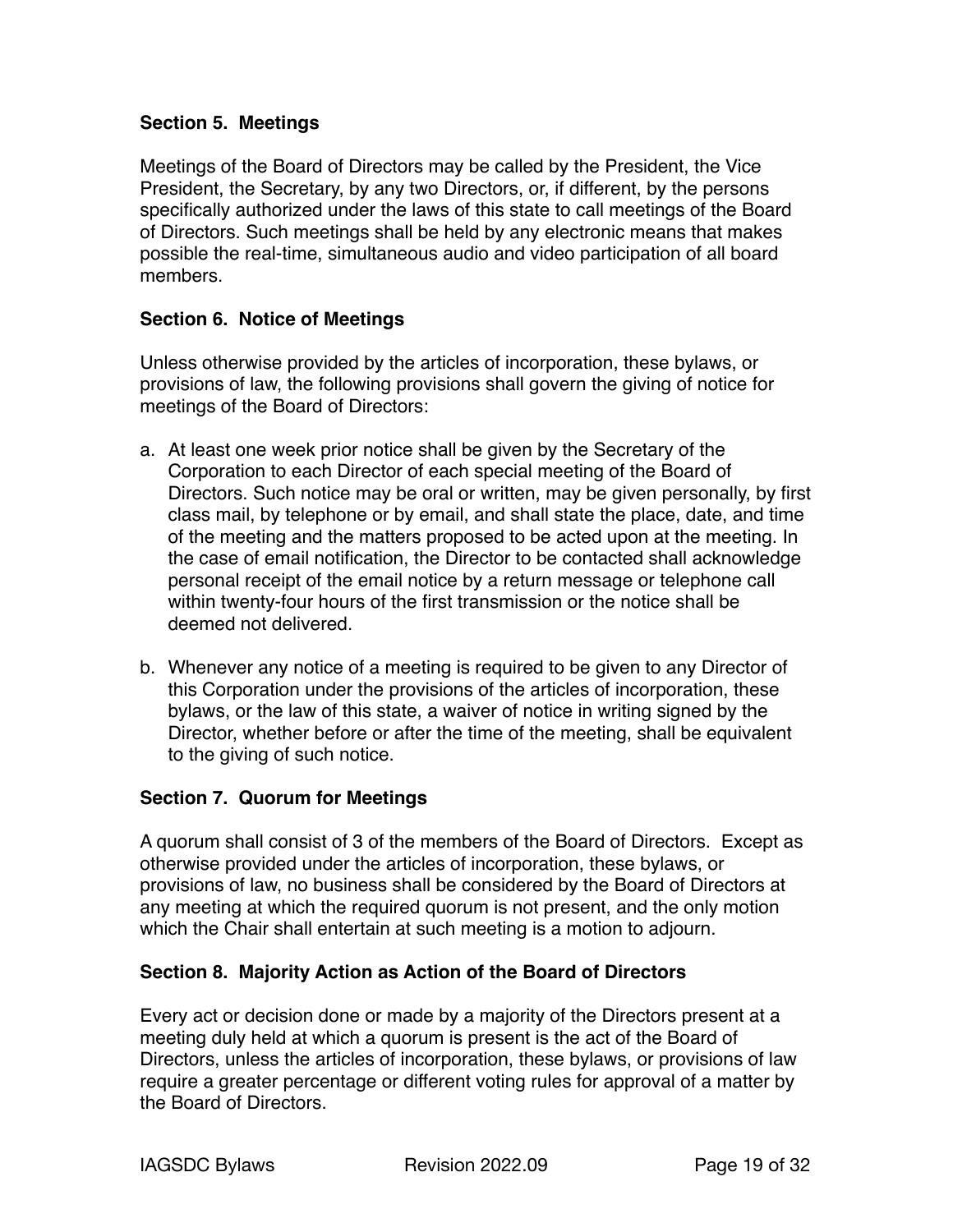#### <span id="page-19-0"></span>**Section 9. Conduct of Meetings**

Meetings of the Board of Directors shall be presided over by the Chair of the Board, or, if no such person has been so designated, or in their absence, by the Vice Chair of the Board, or in the absence of each of these persons, by a Chair chosen by a majority of the Directors present at the meeting. The Secretary of the Corporation shall act as Secretary of all meetings of the Board of Directors, provided that, in their absence, the presiding Officer shall appoint another person to act as Secretary of the meeting.

Meetings shall be governed by Roberts Rules of Order, insofar as such rules are not inconsistent with or in conflict with the articles of incorporation, these bylaws, or with provisions of law.

#### <span id="page-19-1"></span>**Section 10. Nonliability of Directors**

The Directors shall not be personally liable for the debts, liabilities, or other obligations of the Corporation.

#### <span id="page-19-2"></span>**Section 11. Indemnification of Directors and Officers**

The Directors and Officers of the Corporation shall be indemnified by the Corporation to the fullest extent permissible under the laws of this state.

#### <span id="page-19-3"></span>**Section 12. Insurance for Corporate Agents**

Except as may be otherwise provided under provisions of law, the Board of Directors may adopt a resolution authorizing the purchase and maintenance of insurance on behalf of any agent of the Corporation (including a Director, Officer, employee, or other agent of the Corporation) against liabilities asserted against or incurred by the agent in such capacity or arising out of the agent's status as such, whether or not the Corporation would have the power to indemnify the agent against such liability under the articles of incorporation, these bylaws, or provisions of law.

### <span id="page-19-4"></span>**Article 7 Committees**

#### <span id="page-19-5"></span>**Section 1. Executive Committee**

The Board of Directors may, by a majority vote of its members, designate an Executive Committee consisting of at least three (3) board members and may delegate to such committee the powers and authority of the Board of Directors in the management of the business and affairs of the Corporation, to the extent permitted, and, except as may otherwise be provided, by provisions of law.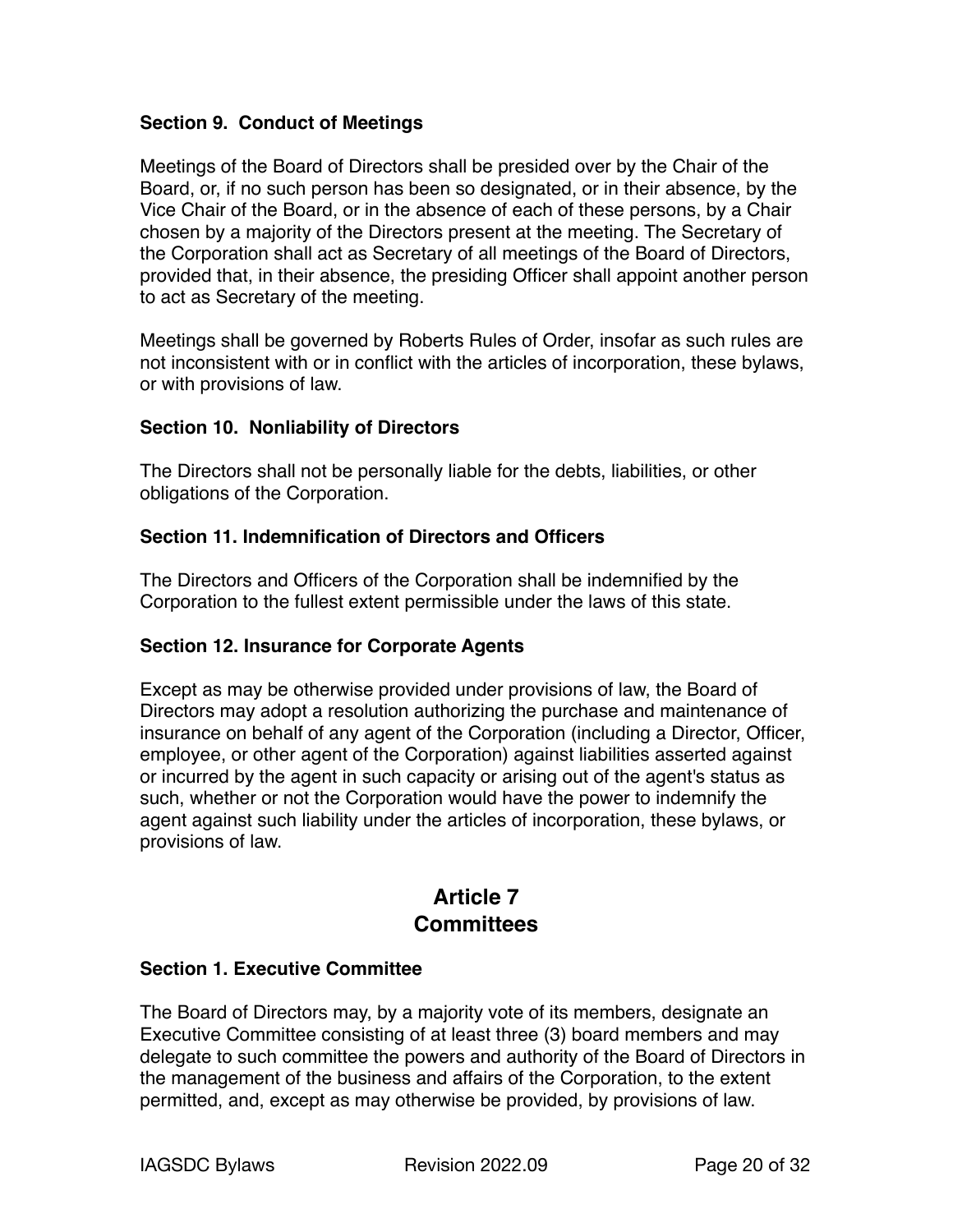By a majority vote of its members, the Board of Directors may at any time revoke or modify any or all of the executive committee authority so delegated, increase or decrease but not below two (2) the number of the members of any Executive Committee, and fill vacancies on the Executive Committee from the members of the Board of Directors. The Executive Committee shall keep regular minutes of its proceedings, cause them to be filed with the corporate records, and report the same to the Board of Directors from time to time as the Board may require.

#### <span id="page-20-0"></span>**Section 2. Other Committees**

The Corporation shall have such other committees as may from time to time be designated by resolution of the Board of Directors. These committees may consist of persons who are not also members of the Board of Directors and shall act in an advisory capacity to the Board of Directors.

#### <span id="page-20-1"></span>**Section 3. Meetings and Actions of Committees**

Meetings and action of committees shall be governed by, noticed, held, and taken in accordance with the provisions of these bylaws concerning meetings of the Board of Directors, with such changes in the context of such bylaw provisions as are necessary to substitute the committee and its members for the Board of Directors and its members, except that the time for regular and special meetings of committees may be fixed by resolution of the Board of Directors or by the committee. The Board of Directors may also adopt rules and regulations pertaining to the conduct of meetings of committees to the extent that such rules and regulations are not inconsistent with the provisions of these bylaws.

# <span id="page-20-2"></span>**Article 8 Execution of Instruments, Deposits, and Funds**

#### <span id="page-20-3"></span>**Section 1. Execution of Instruments**

The Board of Directors, except as otherwise provided in these bylaws, may by resolution authorize any Officer or agent of the Corporation to enter into any contract or execute and deliver any instrument in the name of and on behalf of the Corporation, and such authority may be general or confined to specific instances. Unless so authorized, no Officer, agent, or employee shall have any power or authority to bind the Corporation by any contract or engagement or to pledge its credit or to render it liable monetarily for any purpose or in any amount.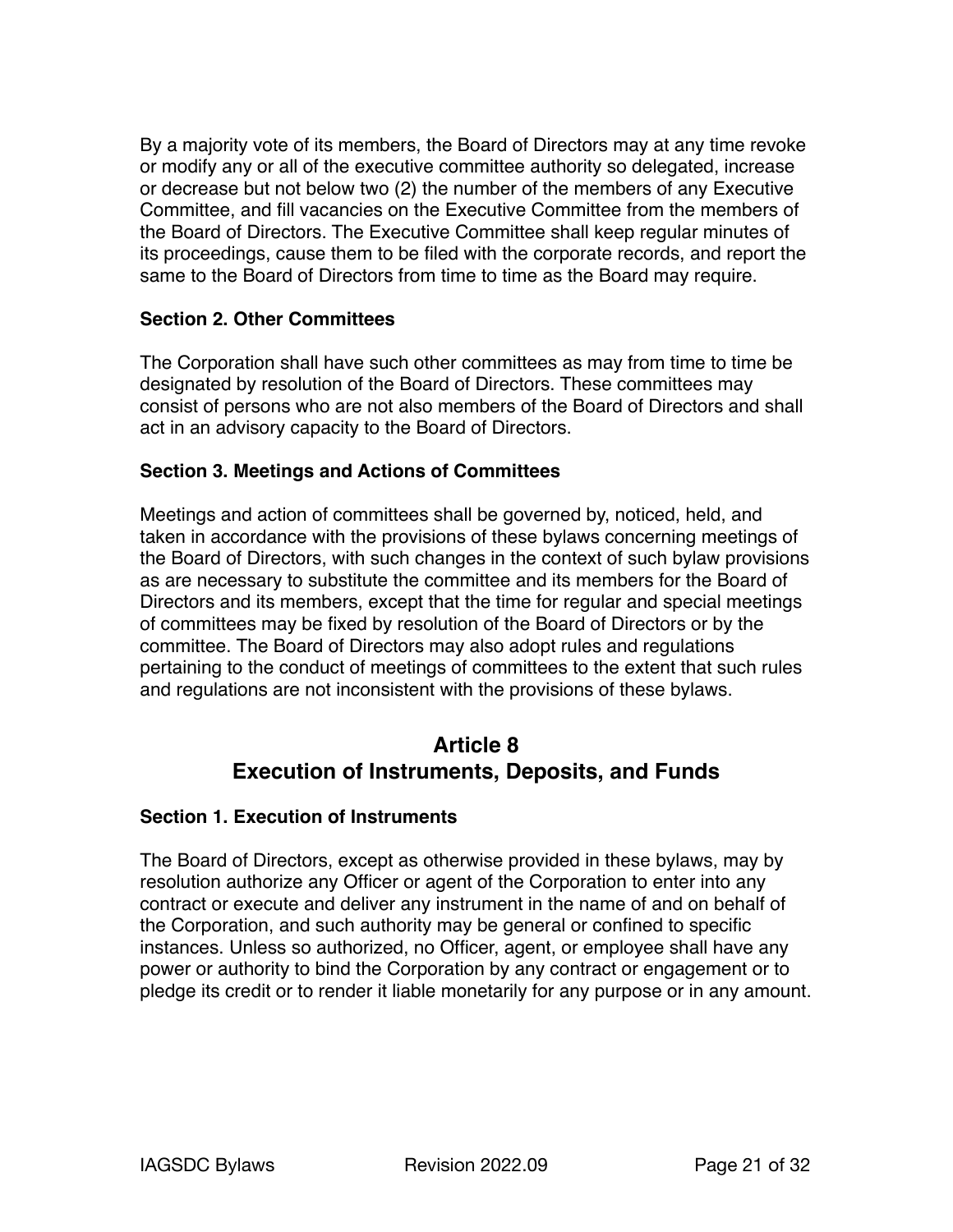#### <span id="page-21-0"></span>**Section 2. Checks and Notes**

Except as otherwise specifically determined by resolution of the Board of Directors, or as otherwise required by law, checks, drafts, promissory notes, orders for the payment of money, and other evidence of indebtedness of the Corporation shall be signed by the Treasurer of the Corporation.

#### <span id="page-21-1"></span>**Section 3. Deposits**

All funds of the Corporation shall be deposited from time to time to the credit of the Corporation in such banks, trust companies, or other depositories as the Board of Directors may select.

#### <span id="page-21-2"></span>**Section 4. Gifts**

The Board of Directors may accept on behalf of the Corporation any contribution, gift, bequest, or devise for the nonprofit purposes of this Corporation.

## <span id="page-21-3"></span>**Article 9 Corporate Records, Reports**

#### <span id="page-21-4"></span>**Section 1. Maintenance of Corporate Records**

The Corporation shall keep at its principal office, or electronically on a server or website accessible to Officers and Directors:

- a. Minutes of all meetings of Directors, committees, and the Delegate Body, indicating the time and place of holding such meetings, whether regular or special, how called, the notice given, and the names of those present and the proceedings thereof;
- b. Adequate and correct books and records of account, including accounts of its properties and business transactions and accounts of its assets, liabilities, receipts, disbursements, gains, and losses;
- c. A record of its Member Organizations, indicating their names and addresses and the class of membership held by each member and the termination date of any membership;
- d. A copy of the Corporation's articles of incorporation and bylaws as amended to date, which shall be open to inspection by the members of the Corporation.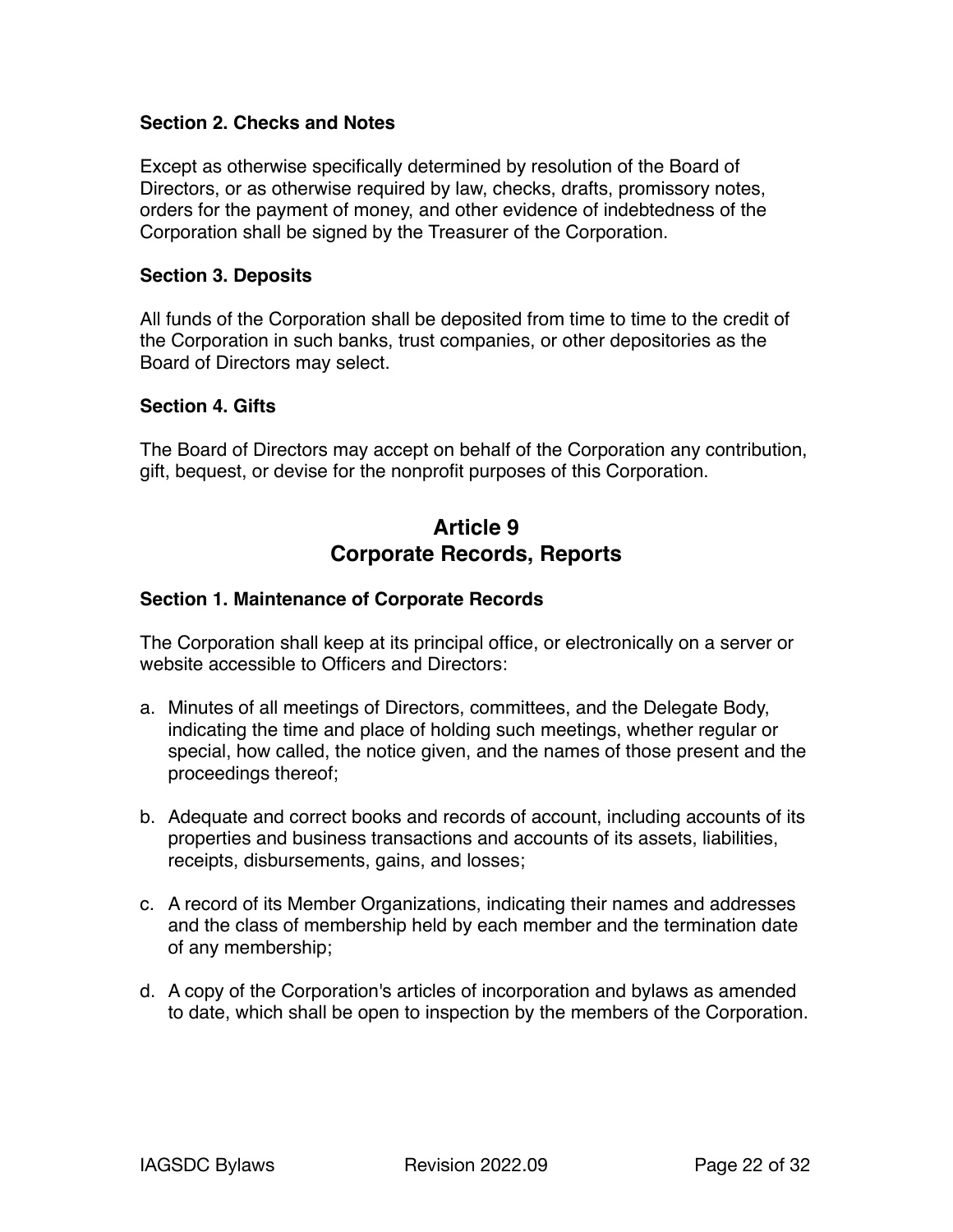#### <span id="page-22-0"></span>**Section 2. Officers' and Directors' Inspection Rights**

Every Director shall have the absolute right at any reasonable time to inspect and copy all books, records, and documents of every kind and to inspect the physical properties of the Corporation, and shall have such other rights to inspect the books, records, and properties of this Corporation as may be required under the articles of incorporation, other provisions of these bylaws, and provisions of law.

#### <span id="page-22-1"></span>**Section 3. Member Organizations' Inspection Rights**

Each and every Member Organization shall have the following inspection rights, for a purpose reasonably related to such organization's interest as a Member Organization:

- a. To inspect and copy the record of all Member Organizations' names, addresses, and voting rights, at reasonable times, upon written demand on the Secretary of the Corporation, which demand shall state the purpose for which the inspection rights are requested.
- b. To obtain from the Secretary of the Corporation, upon written demand on, and payment of a reasonable charge to, the Secretary of the Corporation, a list of the names, addresses, and voting rights of those Member Organizations whose Delegates are entitled to vote for the election of Officers as of the most recent record date for which the list has been compiled or as of the date specified by the Member Organization subsequent to the date of demand. The demand shall state the purpose for which the list is requested. The membership list shall be made available within a reasonable time after the demand is received by the Secretary of the Corporation or after the date specified therein as of which the list is to be compiled.
- c. To inspect at any reasonable time the books, records, or minutes of proceedings of the Delegate Body or of the Board of Directors or committees, upon written demand on the Secretary of the Corporation by the Member Organization, for a purpose reasonably related to such person's interests as a Member Organization.
- d. Member Organizations shall have such other rights to inspect the books, records, and properties of this Corporation as may be required under the articles of incorporation, other provisions of these bylaws, and provisions of law.

#### <span id="page-22-2"></span>**Section 4. Right to Copy and Make Extracts**

Any inspection under the provisions of this article may be made in person or by agent or attorney and the right to inspection shall include the right to copy and make extracts.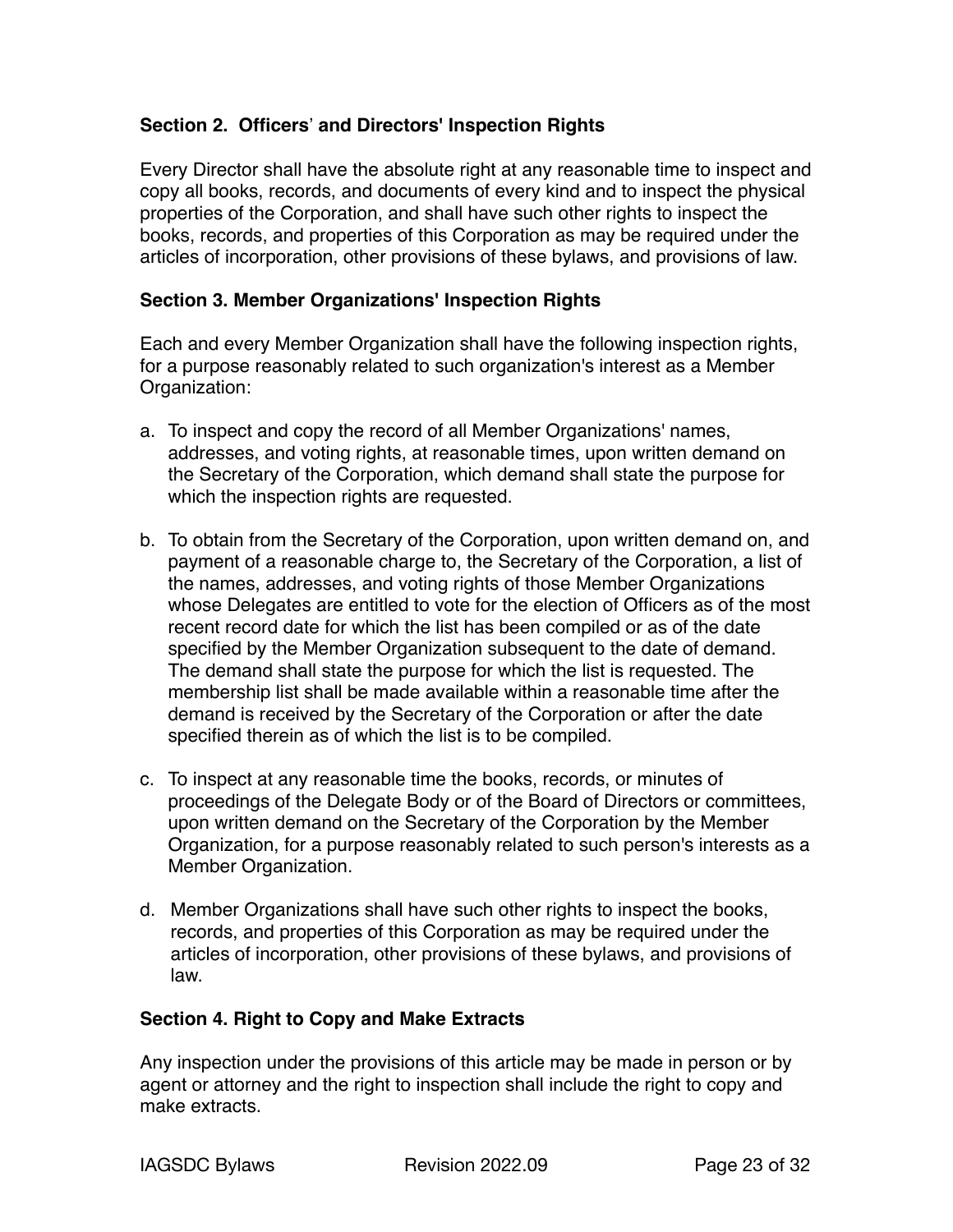#### **Section 5. Periodic Report**

The board shall cause any annual or periodic report required under law to be prepared and delivered to an office of this state or to the members of this Corporation, to be so prepared and delivered within the time limits set by law.

# <span id="page-23-0"></span>**Article 10 IRC 501(c)(4) Tax Exemption Provisions and Limitations**

#### <span id="page-23-1"></span>**Section 1. Limitations on Activities**

Notwithstanding any other provisions of these bylaws, this Corporation shall not carry on any activities not permitted to be carried on by a corporation exempt from federal income tax under Section 501(c)(4) of the Internal Revenue Code.

#### <span id="page-23-2"></span>**Section 2. Prohibition Against Private Inurement**

No part of the net earnings of this Corporation shall inure to the benefit of, or be distributable to, its members, Directors, Officers, or other private persons, except that the Corporation shall be authorized and empowered to pay reasonable compensation for services rendered and to make payments and distributions in furtherance of the purposes of this Corporation.

#### <span id="page-23-3"></span>**Section 3. Distribution of Assets**

Upon dissolution or winding up of this Corporation, its assets remaining after payment, or provision for payment, of all debts and liabilities of this Corporation, shall be distributed to a nonprofit fund, foundation or corporation which is operated exclusively for Public Benefit purposes and which has established its tax exempt status under section 501(c) (4) of the Internal Revenue Code.

#### <span id="page-23-4"></span>**Section 4. Non-Discrimination**

In the conduct of all aspects of its activities, the Corporation shall not discriminate on the basis of race, color, religion (creed), gender, gender expression, age, national origin (ancestry), disability, marital status, sexual orientation, or military status, in any of its activities or operations.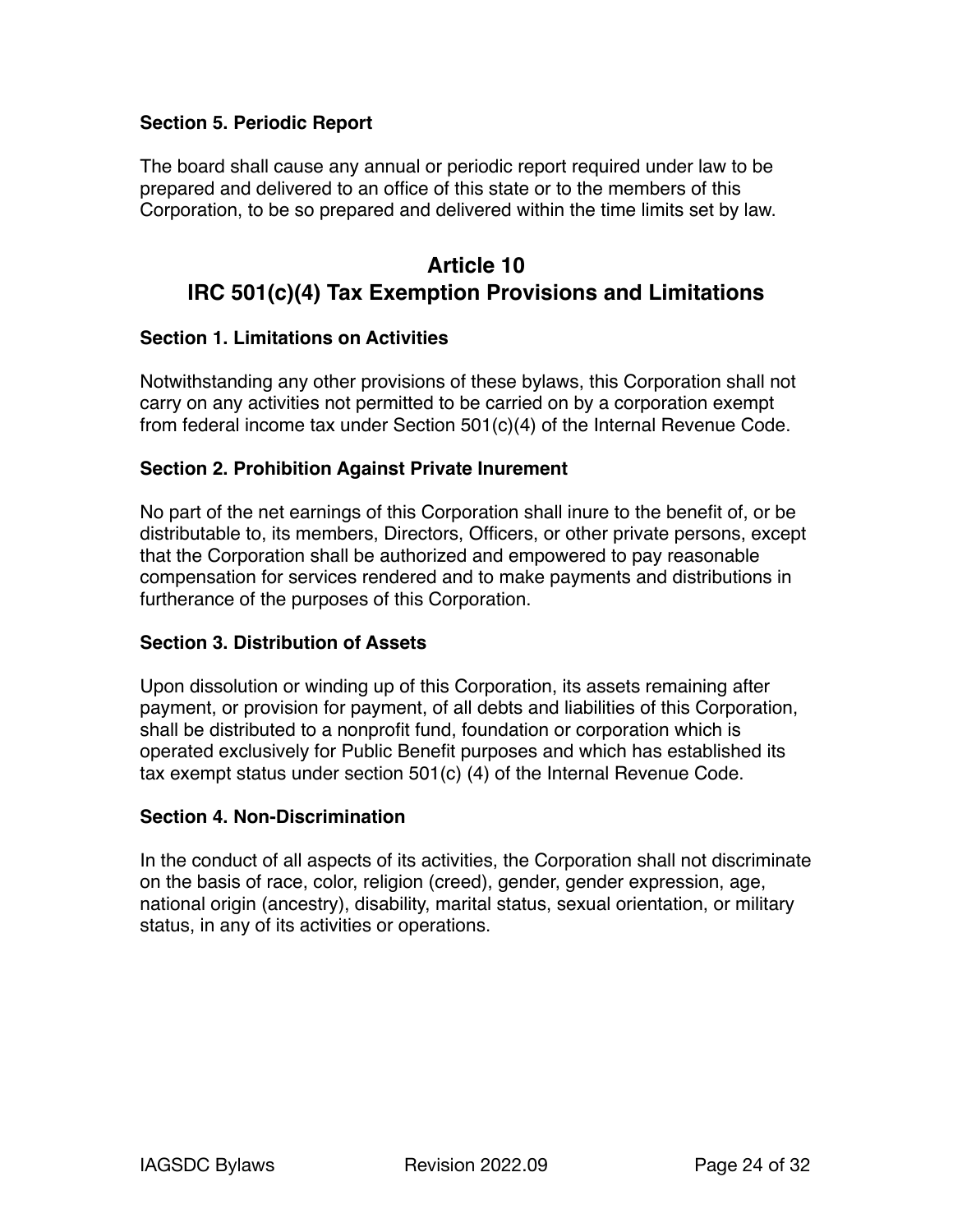# <span id="page-24-0"></span>**Article 11 Conflict of Interest**

#### <span id="page-24-1"></span>**Section 1. Purpose of Conflict of Interest Policy**

The purpose of this conflict of interest policy is to protect this tax-exempt Corporation's interest when it is contemplating entering into a transaction or arrangement that might benefit the private interest of an Officer or Director of the Corporation or any "disqualified person" as defined in Section 4958(f)(1) of the Internal Revenue Code and as amplified by Section 53.4958-3 of the IRS Regulations and which might result in a possible "excess benefit transaction" as defined in Section 4958(c)(1)(A) of the Internal Revenue Code and as amplified by Section 53.4958 of the IRS Regulations. This policy is intended to supplement but not replace any applicable state and federal laws governing conflict of interest applicable to nonprofit and charitable organizations.

#### <span id="page-24-2"></span>**Section 2. Definitions**

a. Interested Person

Any Director, principal officer, member of a committee with governing board delegated powers, or any other person who is a "disqualified person" as defined in Section 4958(f)(1) of the Internal Revenue Code and as amplified by Section 53.4958-3 of the IRS Regulations, who has a direct or indirect financial interest, as defined below, is an interested person.

b. Financial Interest

A person has a financial interest if the person has, directly or indirectly, through business, investment, or family:

- 1) An ownership or investment interest in any entity with which the Corporation has a transaction or arrangement;
- 2) A compensation arrangement with the Corporation or with any entity or individual with which the Corporation has a transaction or arrangement; or
- 3) A potential ownership or investment interest in, or compensation arrangement with, any entity or individual with which the Corporation is negotiating a transaction or arrangement.

Compensation includes direct and indirect remuneration as well as gifts or favors that are not insubstantial.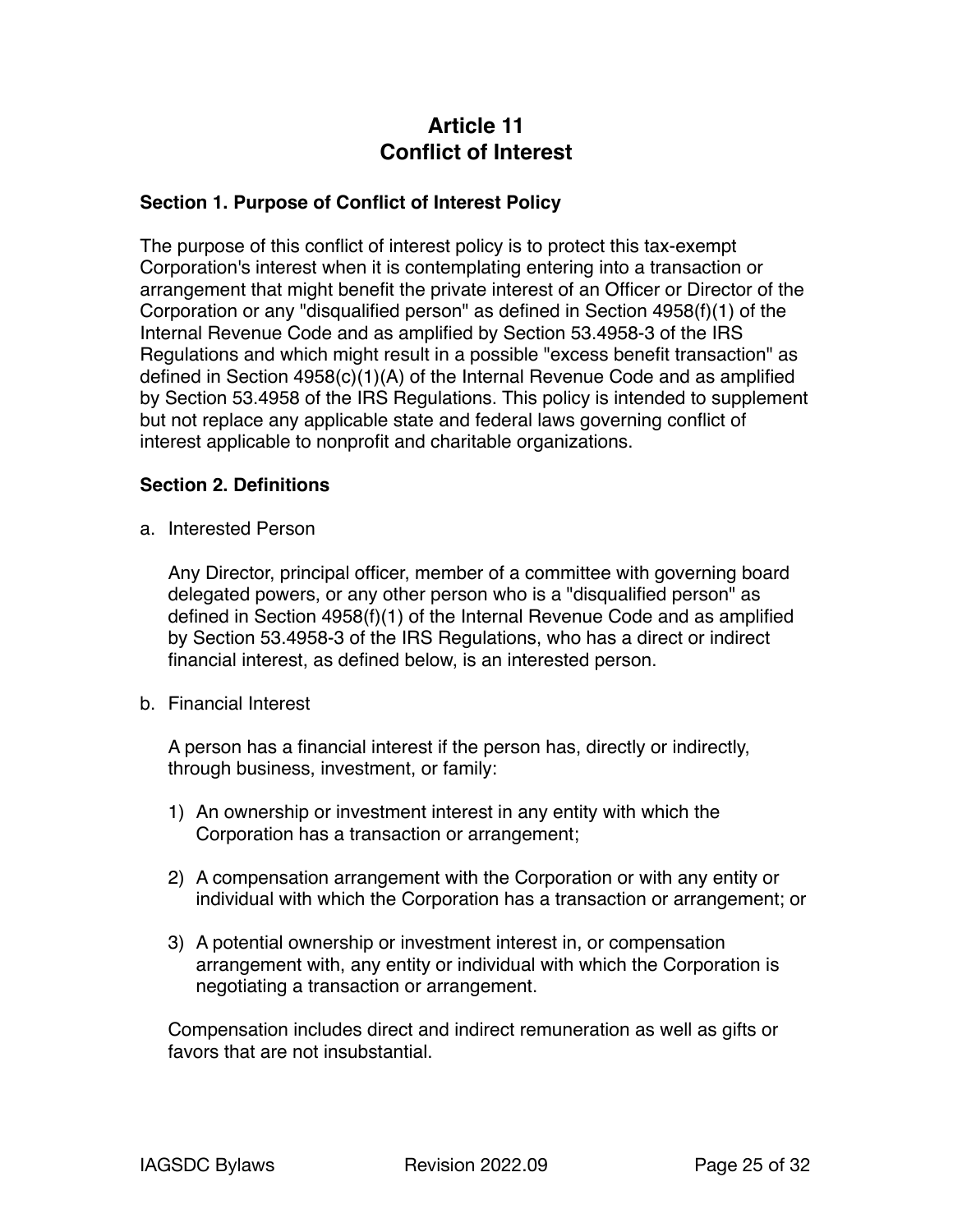A financial interest is not necessarily a conflict of interest. Under Section 3.b of this Article, a person who has a financial interest may have a conflict of interest only if the appropriate governing board or committee decides that a conflict of interest exists.

#### <span id="page-25-0"></span>**Section 3. Conflict of Interest Avoidance Procedures**

a. Duty to Disclose

In connection with any actual or possible conflict of interest, an interested person must disclose the existence of the financial interest and be given the opportunity to disclose all material facts to the Directors and members of committees with governing board delegated powers considering the proposed transaction or arrangement.

b. Determining Whether a Conflict of Interest Exists

After disclosure of the financial interest and all material facts, and after any discussion with the interested person, they shall leave the governing board or committee meeting while the determination of a conflict of interest is discussed and voted upon. The remaining board or committee members shall decide if a conflict of interest exists.

c. Procedures for Addressing the Conflict of Interest

An interested person may make a presentation at the governing board or committee meeting, but after the presentation, they shall leave the meeting during the discussion of, and the vote on, the transaction or arrangement involving the possible conflict of interest.

The chair of the governing board or committee shall, if appropriate, appoint a disinterested person or committee to investigate alternatives to the proposed transaction or arrangement.

After exercising due diligence, the governing board or committee shall determine whether the Corporation can obtain with reasonable efforts a more advantageous transaction or arrangement from a person or entity that would not give rise to a conflict of interest.

If a more advantageous transaction or arrangement is not reasonably possible under circumstances not producing a conflict of interest, the governing board or committee shall determine by a majority vote of the disinterested Directors whether the transaction or arrangement is in the Corporation's best interest, for its own benefit, and whether it is fair and reasonable. In conformity with the above determination, it shall make its decision as to whether to enter into the transaction or arrangement.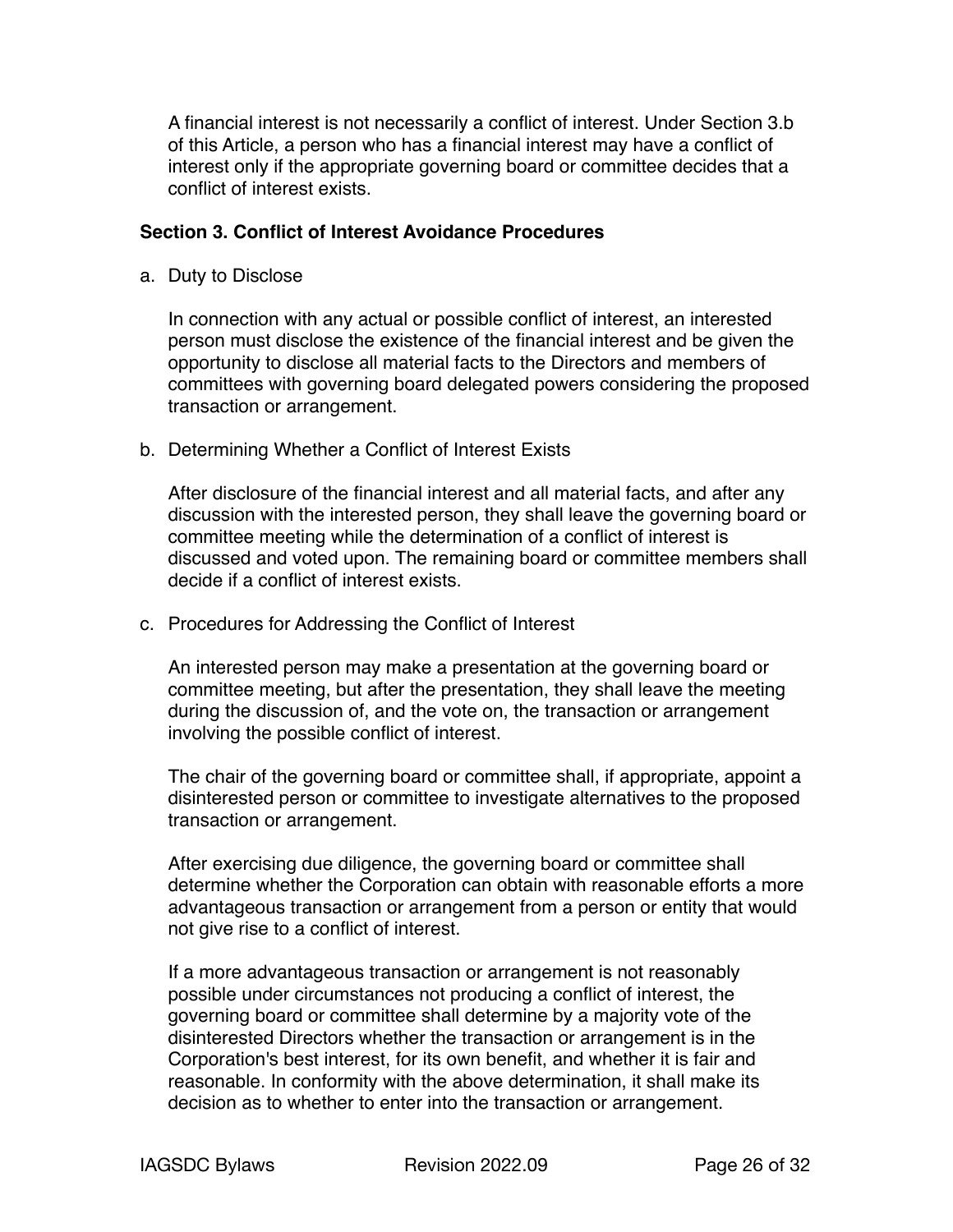d. Violations of the Conflicts of Interest Policy.

If the governing board or committee has reasonable cause to believe a member has failed to disclose actual or possible conflicts of interest, it shall inform the member of the basis for such belief and afford the member an opportunity to explain the alleged failure to disclose.

If, after hearing the member's response and after making further investigation as warranted by the circumstances, the governing board or committee determines the member has failed to disclose an actual or possible conflict of interest, it shall take appropriate disciplinary and corrective action.

#### <span id="page-26-0"></span>**Section 4. Records of Proceedings**

The minutes of meetings of the governing board and all committees with board delegated powers shall contain:

- a. The names of the persons who disclosed or otherwise were found to have a financial interest in connection with an actual or possible conflict of interest, the nature of the financial interest, any action taken to determine whether a conflict of interest was present, and the governing board's or committee's decision as to whether a conflict of interest in fact existed.
- b. The names of the persons who were present for discussions and votes relating to the transaction or arrangement, the content of the discussion, including any alternatives to the proposed transaction or arrangement, and a record of any votes taken in connection with the proceedings.

## <span id="page-26-1"></span>**Article 12 Annual Convention**

#### <span id="page-26-2"></span>**Section 1. Purpose**

The purpose of the Annual Convention is to bring the Member Organizations together for educational, recreational, and social activities related to Modern Western Square Dancing; and to conduct the business of the IAGSDC.

#### <span id="page-26-3"></span>**Section 2. Qualified Host**

Each Annual Convention shall be produced and managed by a Qualified Host. A Qualified Host shall be:

- a. A Full Member of the IAGSDC, or
- b. An Affiliate Member of the IAGSDC that is: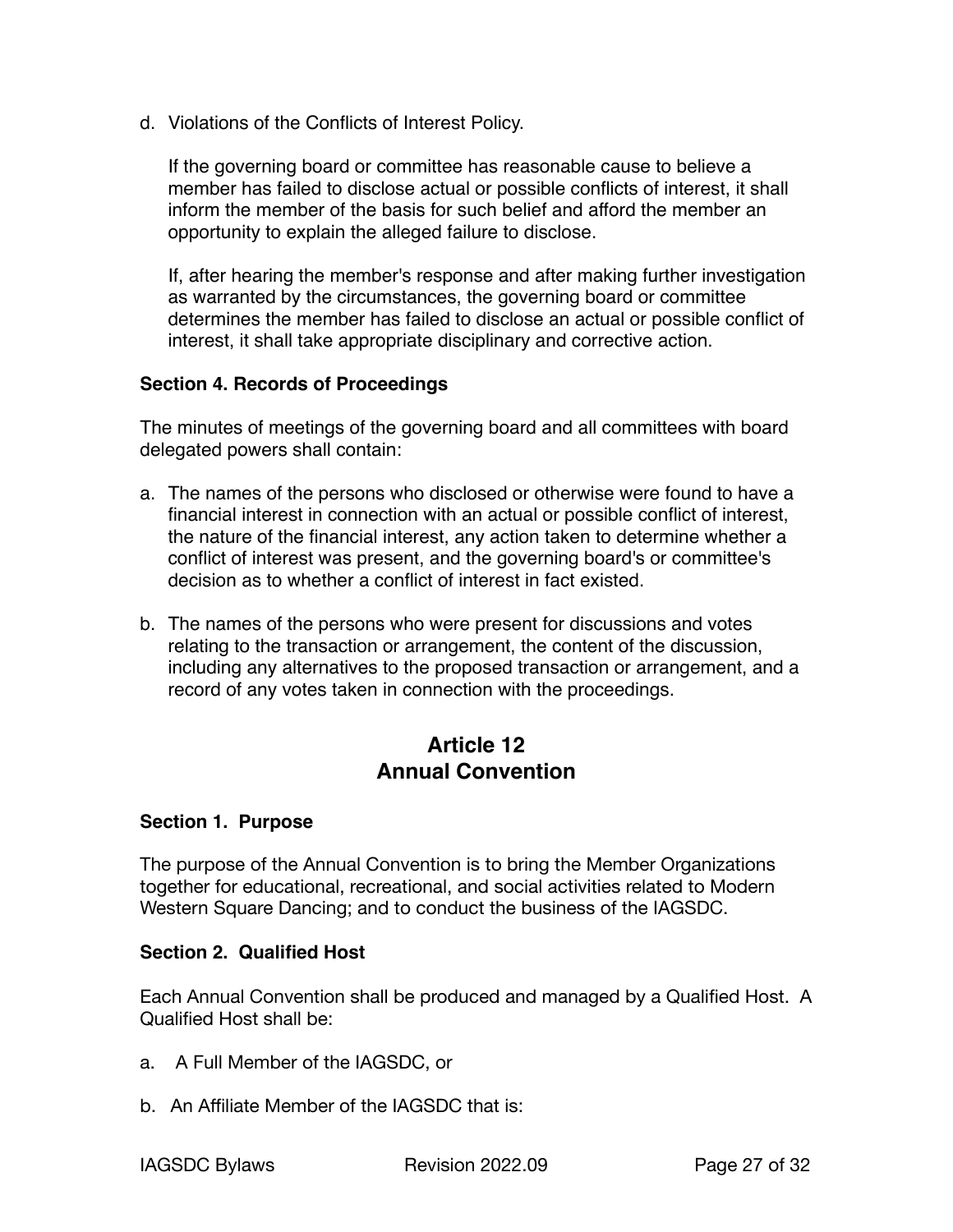- 1) Wholly comprised of and governed by individuals who are members of organizations that are Full Member Organizations of the IAGSDC; and
- 2) Is organized for the purpose of producing IAGSDC Conventions.

No member of the governing body of the Qualified Host shall also be an Officer or Director of the IAGSDC.

#### <span id="page-27-0"></span>**Section 3. Convention Bids**

a. A Qualified Host wishing to produce an IAGSDC convention must first submit a written bid to the Board of Directors. Said bid can be for any future convention not more than five successive conventions in the future and not yet awarded to a Qualified Host. The Board of Directors shall review said bid, and after determining that it meets the requirements set forth below shall submit it and any other qualified bids to the Delegate Body for full consideration.

To qualify for consideration, a bid must meet all of the following requirements:

- 1) The bid must be submitted by a Qualified Host.
- 2) The bylaws of the Qualified Host must be submitted to confirm that it is a non-profit organization of at least the status of an unincorporated association.
- 3) The bid must include:
	- a) A proposed budget;
	- b) Proposed dates;
	- c) A proposed location and venue (city / hotel / convention center);
	- d) Proposed room rates; and
	- e) Any other such supporting materials as may demonstrate the feasibility and desirability of the bid.

#### <span id="page-27-1"></span>**Section 4. Bid Award**

a. At each annual Delegates Meeting, Convention bids submitted for consideration by the Board of Directors shall be reviewed and voted on by the Delegate Body. Any Qualified Host making a bid may offer written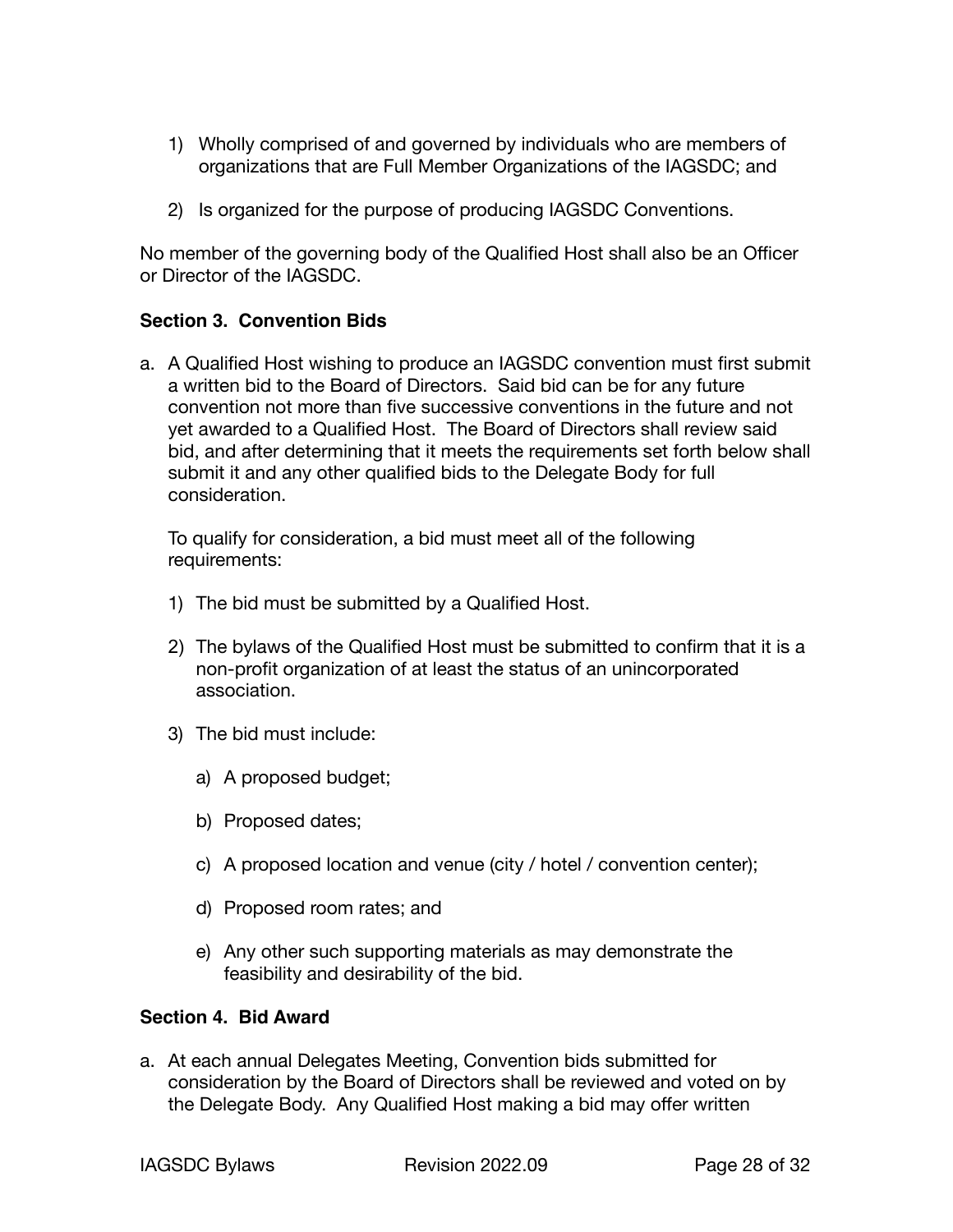materials and/or make a presentation to the Delegates in support of their bid. The bid receiving the highest number of votes for any given year shall be the bid accepted by the IAGSDC.

- b. The Board of Directors shall enter into a contract with the selected Qualified Host that shall include the following terms:
	- 1) The Qualified Host shall assume any and all costs and liabilities that may arise from the Convention.
	- 2) The Qualified Host shall provide time and space for the Annual Delegates meeting during the Convention. At the request of the Board of Directors, the Qualified Host shall also provide during the Convention time and meeting space for a reasonable number of discussion or other sessions approved by the Board of Directors as part of the Annual Delegates meeting.
	- 3) The Qualified Host shall coordinate with the Gay Callers Association, Inc. (GCA) to provide time and space for a Callers School before the Convention; a dance during the Convention to be called by Caller School graduates; and for the annual meeting of the GCA membership; on such terms as may be mutually agreed upon between the Qualified Host and the GCA.
	- 4) The Qualified Host shall supply a detailed financial report of its activities to the Board of Directors in a timely manner at end of the Convention, but no later than the Delegates Meeting at the following Convention.
	- 5) The Qualified Host shall pay to the IAGSDC a licensing fee for the use of the IAGSDC name, logo, and goodwill. This licensing fee shall equal an amount of 15% of the net profits of the convention or \$1.00 USD per convention registrant, whichever is greater. Net profit shall be calculated as follows: Total convention income from registrations, merchandise and commercial space rental, less fees directly associated with the production of the convention.
	- 6) The Board of Directors shall retain the right to review from time to time the qualifications and legal status of the Qualified Host. If at any time the Board of Directors determines that a Qualified Host no longer meets the requirements set forth in these bylaws, the Board of Directors may either demand that the Qualified Host remedy the defects, or alternatively may rescind the bid award.
	- 7) If, at any time prior to the date of a convention, the Qualified Host determines that it will be unable to fulfill its obligation to produce the Convention, the governing body of the Qualified Host shall immediately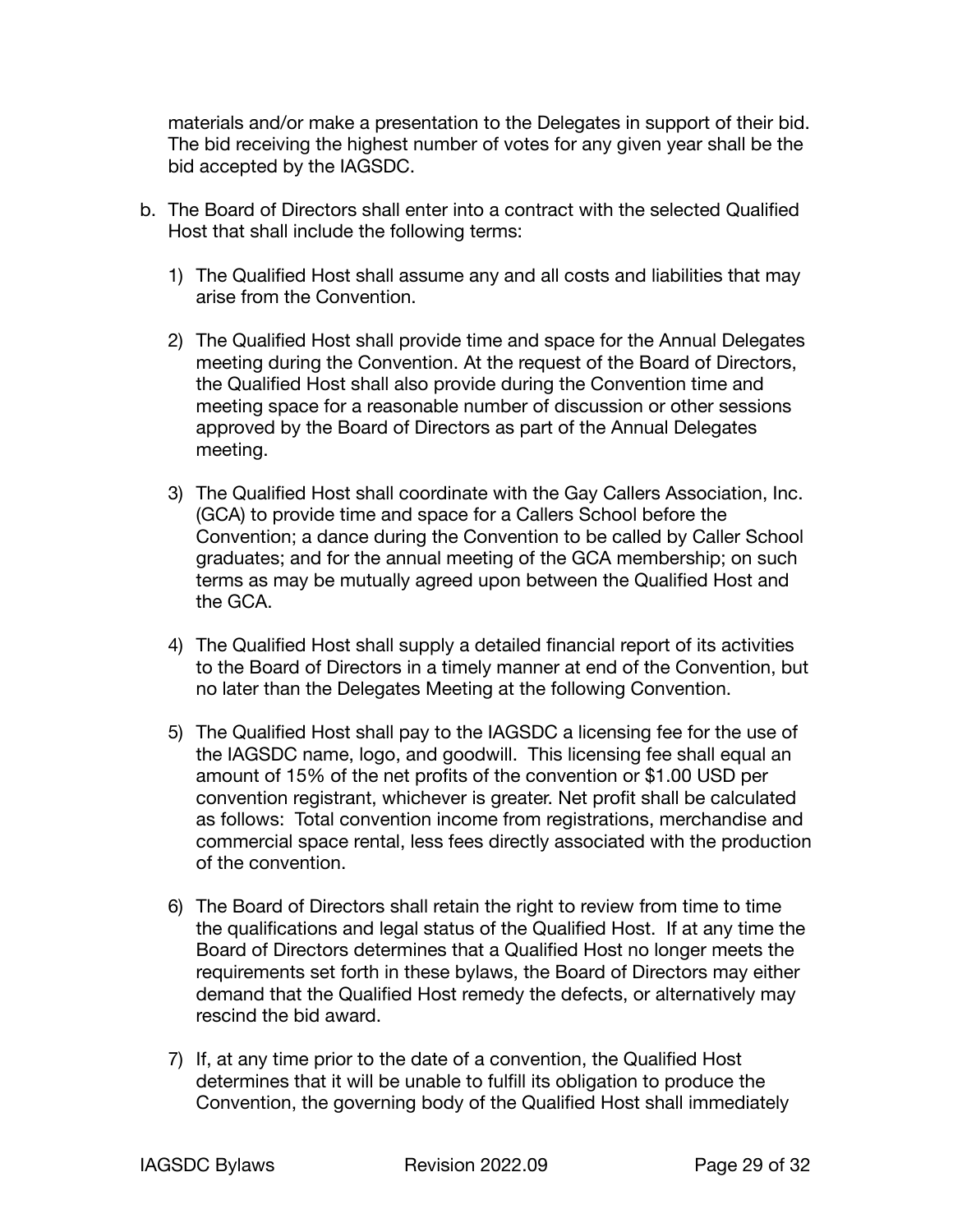notify the Board of Directors in writing. Upon confirmation that the bid has become untenable, the Board of Directors shall rescind the bid award.

c. If, within two (2) years of the customary date of a Convention, no bid by a Qualified Host has been presented and accepted by the Delegate Body, or such bid has been accepted but subsequently deemed a failed bid as set forth in Section 5 of this Article, the Delegate Body may by majority vote authorize the Board of Directors of the IAGSDC to form a committee to function in place of a Qualified Host to organize said convention under the name and authority of the IAGSDC. The Board of Directors may decline to form said committee by a 2/3 vote, in which case the annual convention shall be deemed to have been canceled.

#### <span id="page-29-0"></span>**Section 5. Bid Failure**

The Board of Directors may deem a bid to have failed for either of the following reasons:

- a. The governing body of the Qualified Host has notified the Board of Directors that it has determined that it can no longer fulfill its obligation to perform under the bid contract it was awarded; or
- b. The Board of Directors has independently determined that the Qualified Host has dissolved or otherwise has ceased to function because it has failed to respond to repeated inquiries over at least a two (2) month period.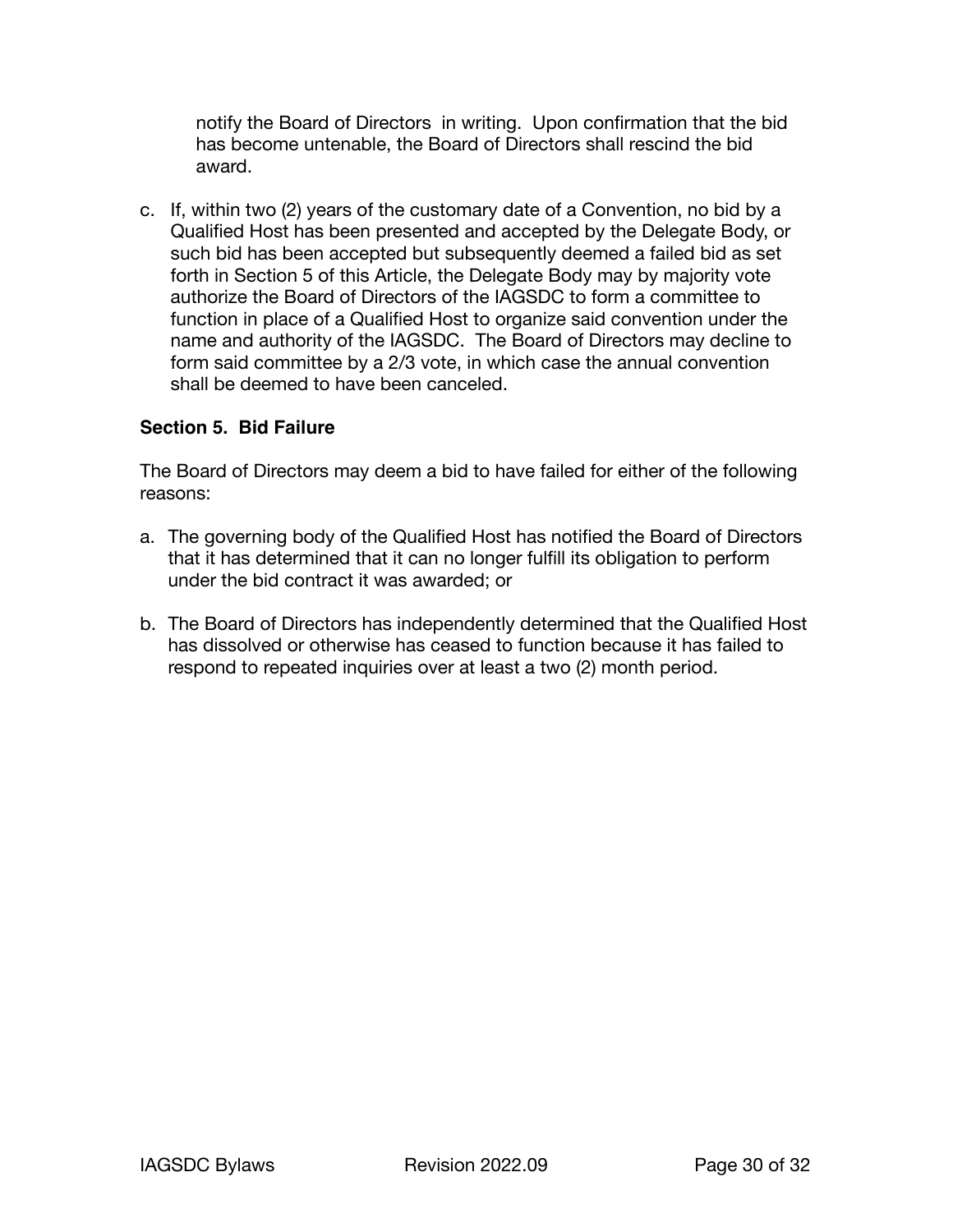# <span id="page-30-0"></span>**Article 13 Amendment of Bylaws**

#### <span id="page-30-1"></span>**Section 1. Amendment**

Amendments to these bylaws may be proposed only by an Officer or Delegate and must be ratified by simple majority vote of the Delegate Body at the annual meeting of the Delegates.

## <span id="page-30-2"></span>**Article 14 Construction and Terms**

If there is any conflict between the provisions of these bylaws and the articles of incorporation of this Corporation, the provisions of the articles of incorporation shall govern.

Should any of the provisions or portions of these bylaws be held unenforceable or invalid for any reason, the remaining provisions and portions of these bylaws shall be severable and unaffected by such holding.

All references in these bylaws to the articles of incorporation shall be to the articles of incorporation, articles of organization, certificate of incorporation, organizational charter, corporate charter, or other founding document of this Corporation filed with an office of the state of California and used to establish the legal existence of this Corporation.

All references in these bylaws to a section or sections of the Internal Revenue Code shall be to such sections of the Internal Revenue Code of 1986 as amended from time to time, or to corresponding provisions of any future federal tax code.